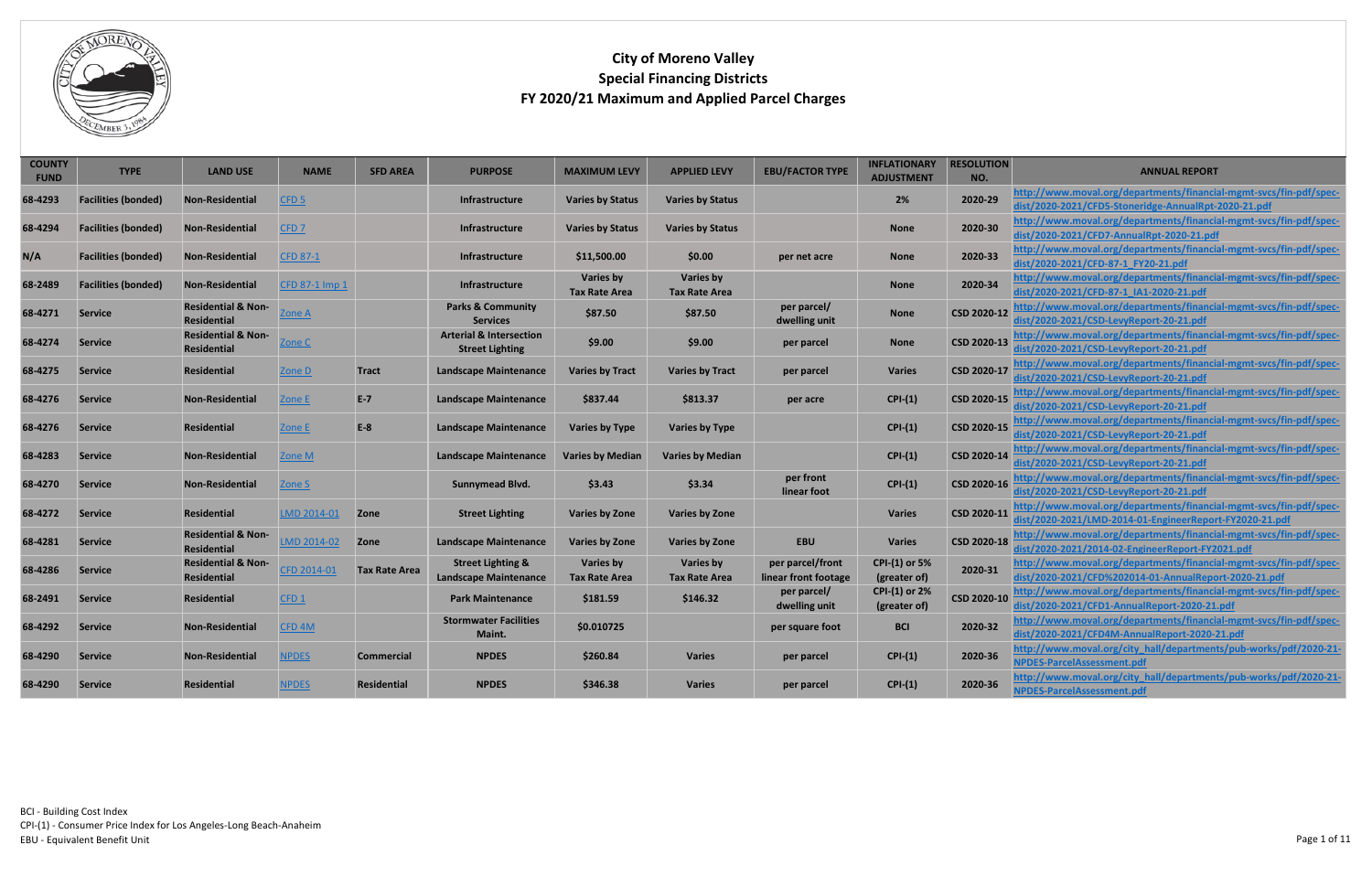<span id="page-1-6"></span><span id="page-1-5"></span><span id="page-1-4"></span>CPI-(1) - Consumer Price Index for Los Angeles-Long Beach-Anaheim

EBU - Equivalent Benefit Unit



<span id="page-1-3"></span><span id="page-1-2"></span><span id="page-1-1"></span><span id="page-1-0"></span>

| <b>COUNTY</b><br><b>FUND</b> | <b>TYPE</b>                | <b>LAND USE</b>                                     | <b>NAME</b>          | <b>SFD AREA</b> | <b>PURPOSE</b>                                               | <b>MAXIMUM LEVY</b>                      | <b>APPLIED LEVY</b>                      | <b>EBU/FACTOR TYPE</b>       | <b>INFLATIONARY</b><br><b>ADJUSTMENT</b> | <b>RESOLUTION</b><br>NO. | <b>ANNUAL REPORT</b>                                                                                                       |
|------------------------------|----------------------------|-----------------------------------------------------|----------------------|-----------------|--------------------------------------------------------------|------------------------------------------|------------------------------------------|------------------------------|------------------------------------------|--------------------------|----------------------------------------------------------------------------------------------------------------------------|
| 68-4293                      | <b>Facilities (bonded)</b> | <b>Non-Residential</b>                              | CFD <sub>5</sub>     |                 | Infrastructure                                               | <b>Varies by Status</b>                  | <b>Varies by Status</b>                  |                              | 2%                                       | 2020-29                  | http://www.moval.org/departments/financial-mgmt-svcs/fin-pdf/spec-<br>dist/2020-2021/CFD5-Stoneridge-AnnualRpt-2020-21.pdf |
| 68-4293                      | Facilities (bonded)        | Non-Residential                                     | CFD <sub>5</sub>     | 5Dev            | Infrastructure                                               | \$14,055.01                              | \$14,055.01                              | per acre                     | 2%                                       | 2020-29                  | http://www.moval.org/departments/financial-mgmt-svcs/fin-pdf/spec-                                                         |
|                              |                            |                                                     |                      |                 |                                                              |                                          |                                          |                              |                                          |                          | dist/2020-2021/CFD5-Stoneridge-AnnualRpt-2020-21.pdf<br>http://www.moval.org/departments/financial-mgmt-svcs/fin-pdf/spec- |
| 68-4293                      | Facilities (bonded)        | Non-Residential                                     | CFD <sub>5</sub>     | 5Undev          | Infrastructure                                               | \$14,055.01                              | \$14,055.01                              | per acre                     | 2%                                       | 2020-29                  | dist/2020-2021/CFD5-Stoneridge-AnnualRpt-2020-21.pdf                                                                       |
| 68-4294                      | <b>Facilities (bonded)</b> | Non-Residential                                     | CFD <sub>7</sub>     |                 | Infrastructure                                               | <b>Varies by Status</b>                  | <b>Varies by Status</b>                  |                              | <b>None</b>                              | 2020-30                  | http://www.moval.org/departments/financial-mgmt-svcs/fin-pdf/spec-<br>dist/2020-2021/CFD7-AnnualRpt-2020-21.pdf            |
| 68-4294                      | Facilities (bonded)        | Non-Residential                                     | CFD <sub>7</sub>     | 7Dev            | Infrastructure                                               | \$3,500.00                               | \$3,500.00                               | per acre                     | None                                     | 2020-30                  | http://www.moval.org/departments/financial-mgmt-svcs/fin-pdf/spec-<br>dist/2020-2021/CFD7-AnnualRpt-2020-21.pdf            |
| 68-4294                      | Facilities (bonded)        | Non-Residential                                     | CFD7                 | 7Undev          | Infrastructure                                               | \$3,500.00                               | \$3,500.00                               | per acre                     | None                                     | 2020-30                  | http://www.moval.org/departments/financial-mgmt-svcs/fin-pdf/spec-<br>dist/2020-2021/CFD7-AnnualRpt-2020-21.pdf            |
| N/A                          | <b>Facilities (bonded)</b> | <b>Non-Residential</b>                              | <b>CFD 87-1</b>      |                 | <b>Infrastructure</b>                                        | \$11,500.00                              | \$0.00                                   | per net acre                 | <b>None</b>                              | 2020-33                  | http://www.moval.org/departments/financial-mgmt-svcs/fin-pdf/spec-<br>dist/2020-2021/CFD-87-1_FY20-21.pdf                  |
| 68-2489                      | <b>Facilities (bonded)</b> | <b>Non-Residential</b>                              | CFD 87-1 Imp 1       |                 | Infrastructure                                               | <b>Varies by</b><br><b>Tax Rate Area</b> | <b>Varies by</b><br><b>Tax Rate Area</b> |                              | <b>None</b>                              | 2020-34                  | http://www.moval.org/departments/financial-mgmt-svcs/fin-pdf/spec-<br>dist/2020-2021/CFD-87-1_IA1-2020-21.pdf              |
| 68-2489                      | Facilities (bonded)        | Non-Residential                                     | CFD 87-1 Imp 1 Area1 |                 | Infrastructure                                               | \$4,450.00                               | \$759.62                                 | per acre                     | None                                     |                          | http://www.moval.org/departments/financial-mgmt-svcs/fin-pdf/spec-<br>dist/2020-2021/CFD-87-1_IA1-2020-21.pdf              |
| 68-2489                      | Facilities (bonded)        | Non-Residential                                     | CFD 87-1 Imp 1 Area2 |                 | Infrastructure                                               | \$3,850.00                               | \$668.81                                 | per acre                     | None                                     |                          | http://www.moval.org/departments/financial-mgmt-svcs/fin-pdf/spec-<br>dist/2020-2021/CFD-87-1 IA1-2020-21.pdf              |
| 68-4271                      | <b>Service</b>             | <b>Residential &amp; Non-</b><br><b>Residential</b> | <b>Zone A</b>        |                 | <b>Parks &amp; Community</b><br><b>Services</b>              | \$87.50                                  | \$87.50                                  | per parcel/<br>dwelling unit | <b>None</b>                              | CSD 2020-12              | http://www.moval.org/departments/financial-mgmt-svcs/fin-pdf/spec-<br>dist/2020-2021/CSD-LevyReport-20-21.pdf              |
| 68-4274                      | <b>Service</b>             | <b>Residential &amp; Non-</b><br><b>Residential</b> | Zone C               |                 | <b>Arterial &amp; Intersection</b><br><b>Street Lighting</b> | \$9.00                                   | \$9.00                                   | per parcel                   | <b>None</b>                              | CSD 2020-13              | http://www.moval.org/departments/financial-mgmt-svcs/fin-pdf/spec-<br>dist/2020-2021/CSD-LevyReport-20-21.pdf              |
| 68-4275                      | <b>Service</b>             | <b>Residential</b>                                  | <b>Zone D</b>        | <b>Tract</b>    | <b>Landscape Maintenance</b>                                 | <b>Varies by Tract</b>                   | <b>Varies by Tract</b>                   | per parcel                   | <b>Varies</b>                            | CSD 2020-17              | http://www.moval.org/departments/financial-mgmt-svcs/fin-pdf/spec-<br>dist/2020-2021/CSD-LevyReport-20-21.pdf              |
| 68-4275                      | Service                    | Residential                                         | Zone D               | 10191           | Landscape Maintenance                                        | \$86.49                                  | \$84.02                                  | per parcel                   | $CPI-(1)$                                | CSD 2020-17              | http://www.moval.org/departments/financial-mgmt-svcs/fin-pdf/spec-<br>dist/2020-2021/CSD-LevyReport-20-21.pdf              |
| 68-4275                      | Service                    | Residential                                         | Zone D               | 11848           | Landscape Maintenance                                        | \$105.28                                 | \$102.26                                 | per parcel                   | $CPI-(1)$                                | CSD 2020-17              | http://www.moval.org/departments/financial-mgmt-svcs/fin-pdf/spec-<br>dist/2020-2021/CSD-LevyReport-20-21.pdf              |
| 68-4275                      | Service                    | Residential                                         | Zone D               | 12268           | Landscape Maintenance                                        | \$57.00                                  | \$42.32                                  | per parcel                   | None                                     | CSD 2020-17              | http://www.moval.org/departments/financial-mgmt-svcs/fin-pdf/spec-<br>dist/2020-2021/CSD-LevyReport-20-21.pdf              |
| 68-4275                      | Service                    | Residential                                         | Zone D               | 12305           | Landscape Maintenance                                        | \$57.00                                  | \$24.96                                  | per parcel                   | None                                     | CSD 2020-17              | http://www.moval.org/departments/financial-mgmt-svcs/fin-pdf/spec-<br>dist/2020-2021/CSD-LevyReport-20-21.pdf              |
| 68-4275                      | Service                    | Residential                                         | Zone D               | 12773           | Landscape Maintenance                                        | \$100.27                                 | \$76.36                                  | per parcel                   | $CPI-(1)$                                | CSD 2020-17              | http://www.moval.org/departments/financial-mgmt-svcs/fin-pdf/spec-<br>dist/2020-2021/CSD-LevyReport-20-21.pdf              |
| 68-4275                      | Service                    | Residential                                         | Zone D               | 12902           | Landscape Maintenance                                        | \$90.24                                  | \$64.10                                  | per parcel                   | $CPI-(1)$                                | CSD 2020-17              | http://www.moval.org/departments/financial-mgmt-svcs/fin-pdf/spec-<br>dist/2020-2021/CSD-LevyReport-20-21.pdf              |
| 68-4275                      | Service                    | Residential                                         | Zone D               | 13576           | Landscape Maintenance                                        | \$40.07                                  | \$31.48                                  | per parcel                   | $CPI-(1)$                                | CSD 2020-17              | http://www.moval.org/departments/financial-mgmt-svcs/fin-pdf/spec-<br>dist/2020-2021/CSD-LevyReport-20-21.pdf              |
| 68-4275                      | Service                    | Residential                                         | Zone D               | 13585           | Landscape Maintenance                                        | \$57.00                                  | \$48.94                                  | per parcel                   | None                                     | CSD 2020-17              | http://www.moval.org/departments/financial-mgmt-svcs/fin-pdf/spec-<br>dist/2020-2021/CSD-LevyReport-20-21.pdf              |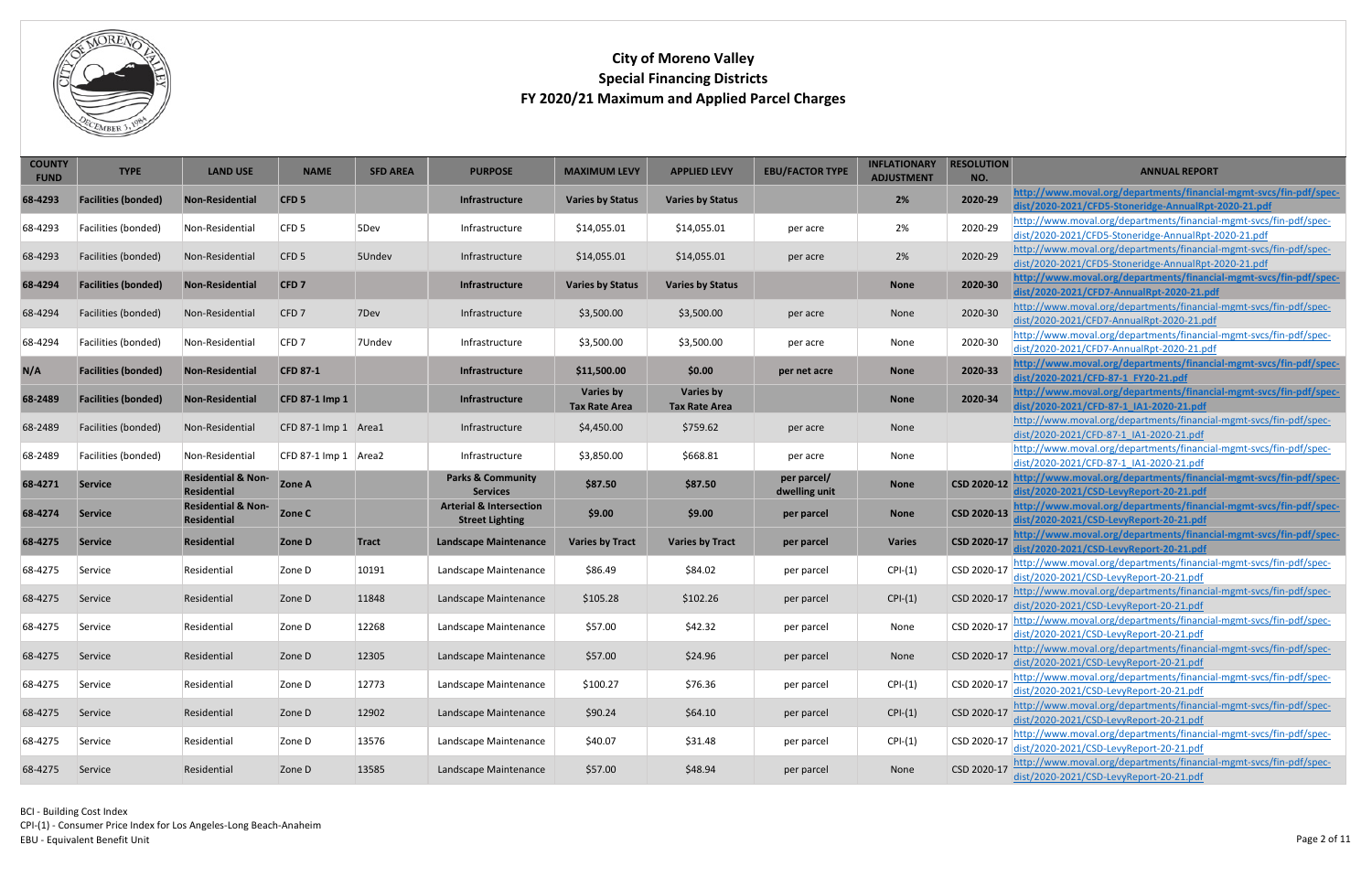CPI-(1) - Consumer Price Index for Los Angeles-Long Beach-Anaheim EBU - Equivalent Benefit Unit



| <b>COUNTY</b><br><b>FUND</b> | <b>TYPE</b> | <b>LAND USE</b> | <b>NAME</b> | <b>SFD AREA</b> | <b>PURPOSE</b>        | <b>MAXIMUM LEVY</b> | <b>APPLIED LEVY</b> | <b>EBU/FACTOR TYPE</b> | <b>INFLATIONARY</b><br><b>ADJUSTMENT</b> | <b>RESOLUTION</b><br>NO. | <b>ANNUAL REPORT</b>                                                                                          |
|------------------------------|-------------|-----------------|-------------|-----------------|-----------------------|---------------------|---------------------|------------------------|------------------------------------------|--------------------------|---------------------------------------------------------------------------------------------------------------|
| 68-4275                      | Service     | Residential     | Zone D      | 14387           | Landscape Maintenance | \$57.00             | \$42.32             | per parcel             | None                                     | CSD 2020-17              | http://www.moval.org/departments/financial-mgmt-svcs/fin-pdf/spec-<br>dist/2020-2021/CSD-LevyReport-20-21.pdf |
| 68-4275                      | Service     | Residential     | Zone D      | 15387           | Landscape Maintenance | \$57.00             | \$57.00             | per parcel             | None                                     | CSD 2020-17              | http://www.moval.org/departments/financial-mgmt-svcs/fin-pdf/spec-<br>dist/2020-2021/CSD-LevyReport-20-21.pdf |
| 68-4275                      | Service     | Residential     | Zone D      | 15433           | Landscape Maintenance | \$112.81            | \$97.36             | per parcel             | $CPI-(1)$                                | CSD 2020-17              | http://www.moval.org/departments/financial-mgmt-svcs/fin-pdf/spec-<br>dist/2020-2021/CSD-LevyReport-20-21.pdf |
| 68-4275                      | Service     | Residential     | Zone D      | 16768           | Landscape Maintenance | \$80.20             | \$77.90             | per parcel             | $CPI-(1)$                                | CSD 2020-17              | http://www.moval.org/departments/financial-mgmt-svcs/fin-pdf/spec-<br>dist/2020-2021/CSD-LevyReport-20-21.pdf |
| 68-4275                      | Service     | Residential     | Zone D      | 16769           | Landscape Maintenance | \$76.44             | \$50.92             | per parcel             | $CPI-(1)$                                | CSD 2020-17              | http://www.moval.org/departments/financial-mgmt-svcs/fin-pdf/spec-<br>dist/2020-2021/CSD-LevyReport-20-21.pdf |
| 68-4275                      | Service     | Residential     | Zone D      | 16770           | Landscape Maintenance | \$57.00             | \$57.00             | per parcel             | None                                     | CSD 2020-17              | http://www.moval.org/departments/financial-mgmt-svcs/fin-pdf/spec-<br>dist/2020-2021/CSD-LevyReport-20-21.pdf |
| 68-4275                      | Service     | Residential     | Zone D      | 17033           | Landscape Maintenance | \$217.09            | \$142.04            | per parcel             | $CPI-(1)$                                | CSD 2020-17              | http://www.moval.org/departments/financial-mgmt-svcs/fin-pdf/spec-<br>dist/2020-2021/CSD-LevyReport-20-21.pdf |
| 68-4275                      | Service     | Residential     | Zone D      | 17176           | Landscape Maintenance | \$57.00             | \$57.00             | per parcel             | None                                     | CSD 2020-17              | http://www.moval.org/departments/financial-mgmt-svcs/fin-pdf/spec-<br>dist/2020-2021/CSD-LevyReport-20-21.pdf |
| 68-4275                      | Service     | Residential     | Zone D      | 17334           | Landscape Maintenance | \$424.96            | \$354.22            | per parcel             | $CPI-(1)$                                | CSD 2020-17              | http://www.moval.org/departments/financial-mgmt-svcs/fin-pdf/spec-<br>dist/2020-2021/CSD-LevyReport-20-21.pdf |
| 68-4275                      | Service     | Residential     | Zone D      | 17387           | Landscape Maintenance | \$57.00             | \$57.00             | per parcel             | None                                     | CSD 2020-17              | http://www.moval.org/departments/financial-mgmt-svcs/fin-pdf/spec-<br>dist/2020-2021/CSD-LevyReport-20-21.pdf |
| 68-4275                      | Service     | Residential     | Zone D      | 17457           | Landscape Maintenance | \$99.01             | \$68.56             | per parcel             | $CPI-(1)$                                | CSD 2020-17              | http://www.moval.org/departments/financial-mgmt-svcs/fin-pdf/spec-<br>dist/2020-2021/CSD-LevyReport-20-21.pdf |
| 68-4275                      | Service     | Residential     | Zone D      | 17867           | Landscape Maintenance | \$57.00             | \$55.56             | per parcel             | None                                     | CSD 2020-17              | http://www.moval.org/departments/financial-mgmt-svcs/fin-pdf/spec-<br>dist/2020-2021/CSD-LevyReport-20-21.pdf |
| 68-4275                      | Service     | Residential     | Zone D      | 18283           | Landscape Maintenance | \$57.00             | \$29.34             | per parcel             | None                                     | CSD 2020-17              | http://www.moval.org/departments/financial-mgmt-svcs/fin-pdf/spec-<br>dist/2020-2021/CSD-LevyReport-20-21.pdf |
| 68-4275                      | Service     | Residential     | Zone D      | 18372           | Landscape Maintenance | \$57.00             | \$57.00             | per parcel             | None                                     | CSD 2020-17              | http://www.moval.org/departments/financial-mgmt-svcs/fin-pdf/spec-<br>dist/2020-2021/CSD-LevyReport-20-21.pdf |
| 68-4275                      | Service     | Residential     | Zone D      | 18468           | Landscape Maintenance | \$86.49             | \$84.02             | per parcel             | $CPI-(1)$                                | CSD 2020-17              | http://www.moval.org/departments/financial-mgmt-svcs/fin-pdf/spec-<br>dist/2020-2021/CSD-LevyReport-20-21.pdf |
| 68-4275                      | Service     | Residential     | Zone D      | 18512           | Landscape Maintenance | \$100.93            | \$74.16             | per parcel             | $CPI-(1)$                                | CSD 2020-17              | http://www.moval.org/departments/financial-mgmt-svcs/fin-pdf/spec-<br>dist/2020-2021/CSD-LevyReport-20-21.pdf |
| 68-4275                      | Service     | Residential     | Zone D      | 18784           | Landscape Maintenance | \$217.98            | \$187.42            | per parcel             | $CPI-(1)$                                | CSD 2020-17              | http://www.moval.org/departments/financial-mgmt-svcs/fin-pdf/spec-<br>dist/2020-2021/CSD-LevyReport-20-21.pdf |
| 68-4275                      | Service     | Residential     | Zone D      | 18930           | Landscape Maintenance | \$96.53             | \$75.32             | per parcel             | $CPI-(1)$                                | CSD 2020-17              | http://www.moval.org/departments/financial-mgmt-svcs/fin-pdf/spec-<br>dist/2020-2021/CSD-LevyReport-20-21.pdf |
| 68-4275                      | Service     | Residential     | Zone D      | 19032           | Landscape Maintenance | \$238.22            | \$116.44            | per parcel             | $CPI-(1)$                                | CSD 2020-17              | http://www.moval.org/departments/financial-mgmt-svcs/fin-pdf/spec-<br>dist/2020-2021/CSD-LevyReport-20-21.pdf |
| 68-4275                      | Service     | Residential     | Zone D      | 19080           | Landscape Maintenance | \$40.07             | \$31.48             | per parcel             | $CPI-(1)$                                | CSD 2020-17              | http://www.moval.org/departments/financial-mgmt-svcs/fin-pdf/spec-<br>dist/2020-2021/CSD-LevyReport-20-21.pdf |
| 68-4275                      | Service     | Residential     | Zone D      | 19081           | Landscape Maintenance | \$40.07             | \$31.48             | per parcel             | $CPI-(1)$                                | CSD 2020-17              | http://www.moval.org/departments/financial-mgmt-svcs/fin-pdf/spec-<br>dist/2020-2021/CSD-LevyReport-20-21.pdf |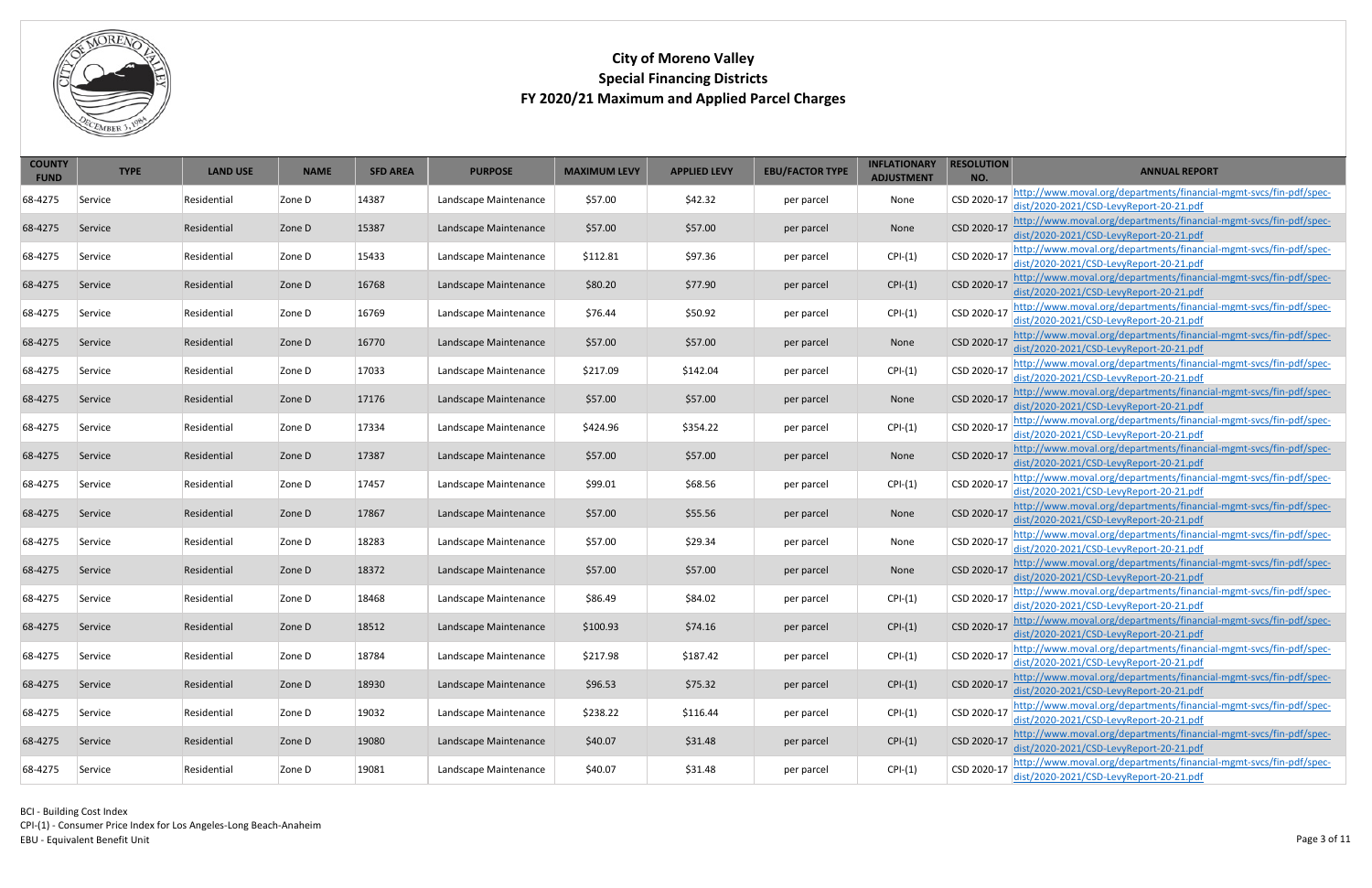CPI-(1) - Consumer Price Index for Los Angeles-Long Beach-Anaheim

Page 4 of 11



| <b>COUNTY</b><br><b>FUND</b> | <b>TYPE</b> | <b>LAND USE</b> | <b>NAME</b> | <b>SFD AREA</b> | <b>PURPOSE</b>        | <b>MAXIMUM LEVY</b> | <b>APPLIED LEVY</b> | <b>EBU/FACTOR TYPE</b> | <b>INFLATIONARY</b><br><b>ADJUSTMENT</b> | <b>RESOLUTION</b><br>NO. | <b>ANNUAL REPORT</b>                                                                                          |
|------------------------------|-------------|-----------------|-------------|-----------------|-----------------------|---------------------|---------------------|------------------------|------------------------------------------|--------------------------|---------------------------------------------------------------------------------------------------------------|
| 68-4275                      | Service     | Residential     | Zone D      | 19141           | Landscape Maintenance | \$94.00             | \$91.30             | per parcel             | $CPI-(1)$                                | CSD 2020-17              | http://www.moval.org/departments/financial-mgmt-svcs/fin-pdf/spec-<br>dist/2020-2021/CSD-LevyReport-20-21.pdf |
| 68-4275                      | Service     | Residential     | Zone D      | 19142           | Landscape Maintenance | \$57.00             | \$57.00             | per parcel             | None                                     | CSD 2020-17              | http://www.moval.org/departments/financial-mgmt-svcs/fin-pdf/spec-<br>dist/2020-2021/CSD-LevyReport-20-21.pdf |
| 68-4275                      | Service     | Residential     | Zone D      | 19143           | Landscape Maintenance | \$57.00             | \$57.00             | per parcel             | None                                     | CSD 2020-17              | http://www.moval.org/departments/financial-mgmt-svcs/fin-pdf/spec-<br>dist/2020-2021/CSD-LevyReport-20-21.pdf |
| 68-4275                      | Service     | Residential     | Zone D      | 19208           | Landscape Maintenance | \$91.08             | \$72.12             | per parcel             | $CPI-(1)$                                | CSD 2020-17              | http://www.moval.org/departments/financial-mgmt-svcs/fin-pdf/spec-<br>dist/2020-2021/CSD-LevyReport-20-21.pdf |
| 68-4275                      | Service     | Residential     | Zone D      | 19210           | Landscape Maintenance | \$85.24             | \$58.38             | per parcel             | $CPI-(1)$                                | CSD 2020-17              | http://www.moval.org/departments/financial-mgmt-svcs/fin-pdf/spec-<br>dist/2020-2021/CSD-LevyReport-20-21.pdf |
| 68-4275                      | Service     | Residential     | Zone D      | 19233           | Landscape Maintenance | \$57.00             | \$32.56             | per parcel             | None                                     | CSD 2020-17              | http://www.moval.org/departments/financial-mgmt-svcs/fin-pdf/spec-<br>dist/2020-2021/CSD-LevyReport-20-21.pdf |
| 68-4275                      | Service     | Residential     | Zone D      | 19363           | Landscape Maintenance | \$57.00             | \$47.16             | per parcel             | None                                     | CSD 2020-17              | http://www.moval.org/departments/financial-mgmt-svcs/fin-pdf/spec-<br>dist/2020-2021/CSD-LevyReport-20-21.pdf |
| 68-4275                      | Service     | Residential     | Zone D      | 19434           | Landscape Maintenance | \$57.00             | \$36.94             | per parcel             | None                                     | CSD 2020-17              | http://www.moval.org/departments/financial-mgmt-svcs/fin-pdf/spec-<br>dist/2020-2021/CSD-LevyReport-20-21.pdf |
| 68-4275                      | Service     | Residential     | Zone D      | 19474           | Landscape Maintenance | \$57.00             | \$48.02             | per parcel             | None                                     | CSD 2020-17              | http://www.moval.org/departments/financial-mgmt-svcs/fin-pdf/spec-<br>dist/2020-2021/CSD-LevyReport-20-21.pdf |
| 68-4275                      | Service     | Residential     | Zone D      | 19496           | Landscape Maintenance | \$80.20             | \$75.36             | per parcel             | $CPI-(1)$                                | CSD 2020-17              | http://www.moval.org/departments/financial-mgmt-svcs/fin-pdf/spec-<br>dist/2020-2021/CSD-LevyReport-20-21.pdf |
| 68-4275                      | Service     | Residential     | Zone D      | 19500           | Landscape Maintenance | \$91.46             | \$69.16             | per parcel             | $CPI-(1)$                                | CSD 2020-17              | http://www.moval.org/departments/financial-mgmt-svcs/fin-pdf/spec-<br>dist/2020-2021/CSD-LevyReport-20-21.pdf |
| 68-4275                      | Service     | Residential     | Zone D      | 19509           | Landscape Maintenance | \$57.00             | \$51.30             | per parcel             | None                                     | CSD 2020-17              | http://www.moval.org/departments/financial-mgmt-svcs/fin-pdf/spec-<br>dist/2020-2021/CSD-LevyReport-20-21.pdf |
| 68-4275                      | Service     | Residential     | Zone D      | 19518           | Landscape Maintenance | \$57.00             | \$57.00             | per parcel             | None                                     | CSD 2020-17              | http://www.moval.org/departments/financial-mgmt-svcs/fin-pdf/spec-<br>dist/2020-2021/CSD-LevyReport-20-21.pdf |
| 68-4275                      | Service     | Residential     | Zone D      | 19529           | Landscape Maintenance | \$87.73             | \$80.90             | per parcel             | $CPI-(1)$                                | CSD 2020-17              | http://www.moval.org/departments/financial-mgmt-svcs/fin-pdf/spec-<br>dist/2020-2021/CSD-LevyReport-20-21.pdf |
| 68-4275                      | Service     | Residential     | Zone D      | 19533           | Landscape Maintenance | \$57.00             | \$36.94             | per parcel             | None                                     | CSD 2020-17              | http://www.moval.org/departments/financial-mgmt-svcs/fin-pdf/spec-<br>dist/2020-2021/CSD-LevyReport-20-21.pdf |
| 68-4275                      | Service     | Residential     | Zone D      | 19541           | Landscape Maintenance | \$116.60            | \$113.24            | per parcel             | $CPI-(1)$                                | CSD 2020-17              | http://www.moval.org/departments/financial-mgmt-svcs/fin-pdf/spec-<br>dist/2020-2021/CSD-LevyReport-20-21.pdf |
| 68-4275                      | Service     | Residential     | Zone D      | 19551           | Landscape Maintenance | \$118.19            | \$81.68             | per parcel             | $CPI-(1)$                                | CSD 2020-17              | http://www.moval.org/departments/financial-mgmt-svcs/fin-pdf/spec-<br>dist/2020-2021/CSD-LevyReport-20-21.pdf |
| 68-4275                      | Service     | Residential     | Zone D      | 19675           | Landscape Maintenance | \$100.27            | \$57.28             | per parcel             | $CPI-(1)$                                | CSD 2020-17              | http://www.moval.org/departments/financial-mgmt-svcs/fin-pdf/spec-<br>dist/2020-2021/CSD-LevyReport-20-21.pdf |
| 68-4275                      | Service     | Residential     | Zone D      | 19685           | Landscape Maintenance | \$87.73             | \$80.34             | per parcel             | $CPI-(1)$                                | CSD 2020-17              | http://www.moval.org/departments/financial-mgmt-svcs/fin-pdf/spec-<br>dist/2020-2021/CSD-LevyReport-20-21.pdf |
| 68-4275                      | Service     | Residential     | Zone D      | 19799           | Landscape Maintenance | \$335.29            | \$287.06            | per parcel             | $CPI-(1)$                                | CSD 2020-17              | http://www.moval.org/departments/financial-mgmt-svcs/fin-pdf/spec-<br>dist/2020-2021/CSD-LevyReport-20-21.pdf |
| 68-4275                      | Service     | Residential     | Zone D      | 19852           | Landscape Maintenance | \$84.94             | \$55.64             | per parcel             | $CPI-(1)$                                | CSD 2020-17              | http://www.moval.org/departments/financial-mgmt-svcs/fin-pdf/spec-<br>dist/2020-2021/CSD-LevyReport-20-21.pdf |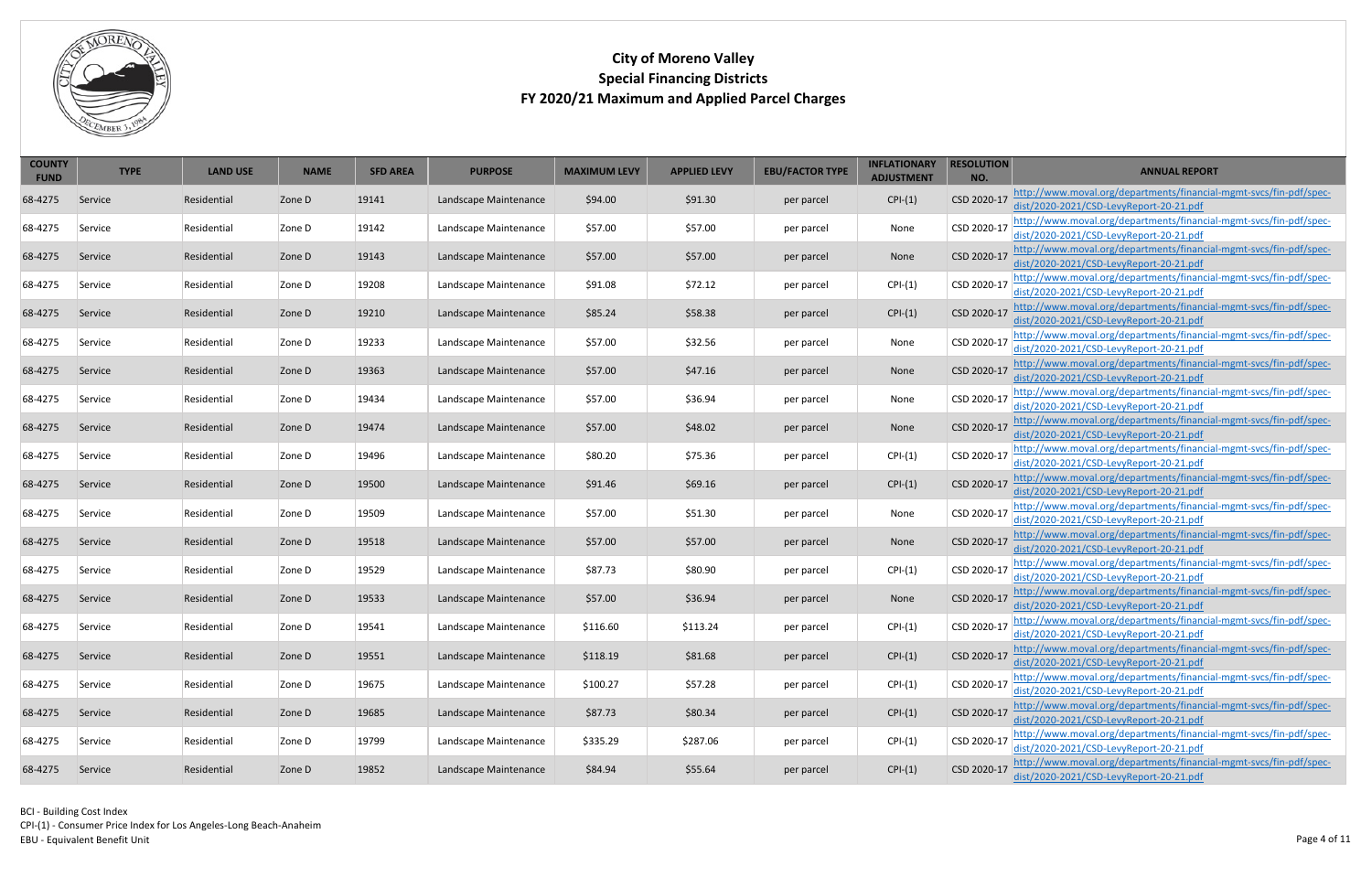CPI-(1) - Consumer Price Index for Los Angeles-Long Beach-Anaheim EBU - Equivalent Benefit Unit



| <b>COUNTY</b><br><b>FUND</b> | <b>TYPE</b> | <b>LAND USE</b> | <b>NAME</b> | <b>SFD AREA</b> | <b>PURPOSE</b>        | <b>MAXIMUM LEVY</b> | <b>APPLIED LEVY</b> | <b>EBU/FACTOR TYPE</b> | <b>INFLATIONARY</b><br><b>ADJUSTMENT</b> | <b>RESOLUTION</b><br>NO. | <b>ANNUAL REPORT</b>                                                                                          |
|------------------------------|-------------|-----------------|-------------|-----------------|-----------------------|---------------------|---------------------|------------------------|------------------------------------------|--------------------------|---------------------------------------------------------------------------------------------------------------|
| 68-4275                      | Service     | Residential     | Zone D      | 19862           | Landscape Maintenance | \$185.73            | \$147.20            | per parcel             | $CPI-(1)$                                | CSD 2020-17              | http://www.moval.org/departments/financial-mgmt-svcs/fin-pdf/spec-<br>dist/2020-2021/CSD-LevyReport-20-21.pdf |
| 68-4275                      | Service     | Residential     | Zone D      | 19912           | Landscape Maintenance | \$104.02            | \$91.90             | per parcel             | $CPI-(1)$                                | CSD 2020-17              | http://www.moval.org/departments/financial-mgmt-svcs/fin-pdf/spec-<br>dist/2020-2021/CSD-LevyReport-20-21.pdf |
| 68-4275                      | Service     | Residential     | Zone D      | 19937           | Landscape Maintenance | \$134.27            | \$99.48             | per parcel             | $CPI-(1)$                                | CSD 2020-17              | http://www.moval.org/departments/financial-mgmt-svcs/fin-pdf/spec-<br>dist/2020-2021/CSD-LevyReport-20-21.pdf |
| 68-4275                      | Service     | Residential     | Zone D      | 19957           | Landscape Maintenance | \$84.94             | \$82.50             | per parcel             | $CPI-(1)$                                | CSD 2020-17              | http://www.moval.org/departments/financial-mgmt-svcs/fin-pdf/spec-<br>dist/2020-2021/CSD-LevyReport-20-21.pdf |
| 68-4275                      | Service     | Residential     | Zone D      | 20030           | Landscape Maintenance | \$125.50            | \$121.90            | per parcel             | $CPI-(1)$                                | CSD 2020-17              | http://www.moval.org/departments/financial-mgmt-svcs/fin-pdf/spec-<br>dist/2020-2021/CSD-LevyReport-20-21.pdf |
| 68-4275                      | Service     | Residential     | Zone D      | 20032           | Landscape Maintenance | \$57.00             | \$57.00             | per parcel             | None                                     | CSD 2020-17              | http://www.moval.org/departments/financial-mgmt-svcs/fin-pdf/spec-<br>dist/2020-2021/CSD-LevyReport-20-21.pdf |
| 68-4275                      | Service     | Residential     | Zone D      | 20072           | Landscape Maintenance | \$109.59            | \$106.44            | per parcel             | $CPI-(1)$                                | CSD 2020-17              | http://www.moval.org/departments/financial-mgmt-svcs/fin-pdf/spec-<br>dist/2020-2021/CSD-LevyReport-20-21.pdf |
| 68-4275                      | Service     | Residential     | Zone D      | 20120           | Landscape Maintenance | \$117.87            | \$105.86            | per parcel             | $CPI-(1)$                                | CSD 2020-17              | http://www.moval.org/departments/financial-mgmt-svcs/fin-pdf/spec-<br>dist/2020-2021/CSD-LevyReport-20-21.pdf |
| 68-4275                      | Service     | Residential     | Zone D      | 20197           | Landscape Maintenance | \$57.00             | \$45.84             | per parcel             | None                                     | CSD 2020-17              | http://www.moval.org/departments/financial-mgmt-svcs/fin-pdf/spec-<br>dist/2020-2021/CSD-LevyReport-20-21.pdf |
| 68-4275                      | Service     | Residential     | Zone D      | 20272           | Landscape Maintenance | \$156.75            | \$134.74            | per parcel             | $CPI-(1)$                                | CSD 2020-17              | http://www.moval.org/departments/financial-mgmt-svcs/fin-pdf/spec-<br>dist/2020-2021/CSD-LevyReport-20-21.pdf |
| 68-4275                      | Service     | Residential     | Zone D      | 20301           | Landscape Maintenance | \$57.00             | \$48.50             | per parcel             | None                                     | CSD 2020-17              | http://www.moval.org/departments/financial-mgmt-svcs/fin-pdf/spec-<br>dist/2020-2021/CSD-LevyReport-20-21.pdf |
| 68-4275                      | Service     | Residential     | Zone D      | 20404           | Landscape Maintenance | \$129.27            | \$84.84             | per parcel             | $CPI-(1)$                                | CSD 2020-17              | http://www.moval.org/departments/financial-mgmt-svcs/fin-pdf/spec-<br>dist/2020-2021/CSD-LevyReport-20-21.pdf |
| 68-4275                      | Service     | Residential     | Zone D      | 20525           | Landscape Maintenance | \$57.00             | \$49.68             | per parcel             | None                                     | CSD 2020-17              | http://www.moval.org/departments/financial-mgmt-svcs/fin-pdf/spec-<br>dist/2020-2021/CSD-LevyReport-20-21.pdf |
| 68-4275                      | Service     | Residential     | Zone D      | 20552           | Landscape Maintenance | \$57.00             | \$57.00             | per parcel             | None                                     | CSD 2020-17              | http://www.moval.org/departments/financial-mgmt-svcs/fin-pdf/spec-<br>dist/2020-2021/CSD-LevyReport-20-21.pdf |
| 68-4275                      | Service     | Residential     | Zone D      | 20660           | Landscape Maintenance | \$131.75            | \$127.98            | per parcel             | $CPI-(1)$                                | CSD 2020-17              | http://www.moval.org/departments/financial-mgmt-svcs/fin-pdf/spec-<br>dist/2020-2021/CSD-LevyReport-20-21.pdf |
| 68-4275                      | Service     | Residential     | Zone D      | 20715           | Landscape Maintenance | \$115.72            | \$96.56             | per parcel             | $CPI-(1)$                                | CSD 2020-17              | http://www.moval.org/departments/financial-mgmt-svcs/fin-pdf/spec-<br>dist/2020-2021/CSD-LevyReport-20-21.pdf |
| 68-4275                      | Service     | Residential     | Zone D      | 20718           | Landscape Maintenance | \$174.42            | \$115.78            | per parcel             | $CPI-(1)$                                | CSD 2020-17              | http://www.moval.org/departments/financial-mgmt-svcs/fin-pdf/spec-<br>dist/2020-2021/CSD-LevyReport-20-21.pdf |
| 68-4275                      | Service     | Residential     | Zone D      | 20859           | Landscape Maintenance | \$81.26             | \$78.92             | per parcel             | $CPI-(1)$                                | CSD 2020-17              | http://www.moval.org/departments/financial-mgmt-svcs/fin-pdf/spec-<br>dist/2020-2021/CSD-LevyReport-20-21.pdf |
| 68-4275                      | Service     | Residential     | Zone D      | 20869           | Landscape Maintenance | \$57.00             | \$57.00             | per parcel             | None                                     | CSD 2020-17              | http://www.moval.org/departments/financial-mgmt-svcs/fin-pdf/spec-<br>dist/2020-2021/CSD-LevyReport-20-21.pdf |
| 68-4275                      | Service     | Residential     | Zone D      | 20906           | Landscape Maintenance | \$217.98            | \$187.42            | per parcel             | $CPI-(1)$                                | CSD 2020-17              | http://www.moval.org/departments/financial-mgmt-svcs/fin-pdf/spec-<br>dist/2020-2021/CSD-LevyReport-20-21.pdf |
| 68-4275                      | Service     | Residential     | Zone D      | 20941           | Landscape Maintenance | \$129.24            | \$93.86             | per parcel             | $CPI-(1)$                                | CSD 2020-17              | http://www.moval.org/departments/financial-mgmt-svcs/fin-pdf/spec-<br>dist/2020-2021/CSD-LevyReport-20-21.pdf |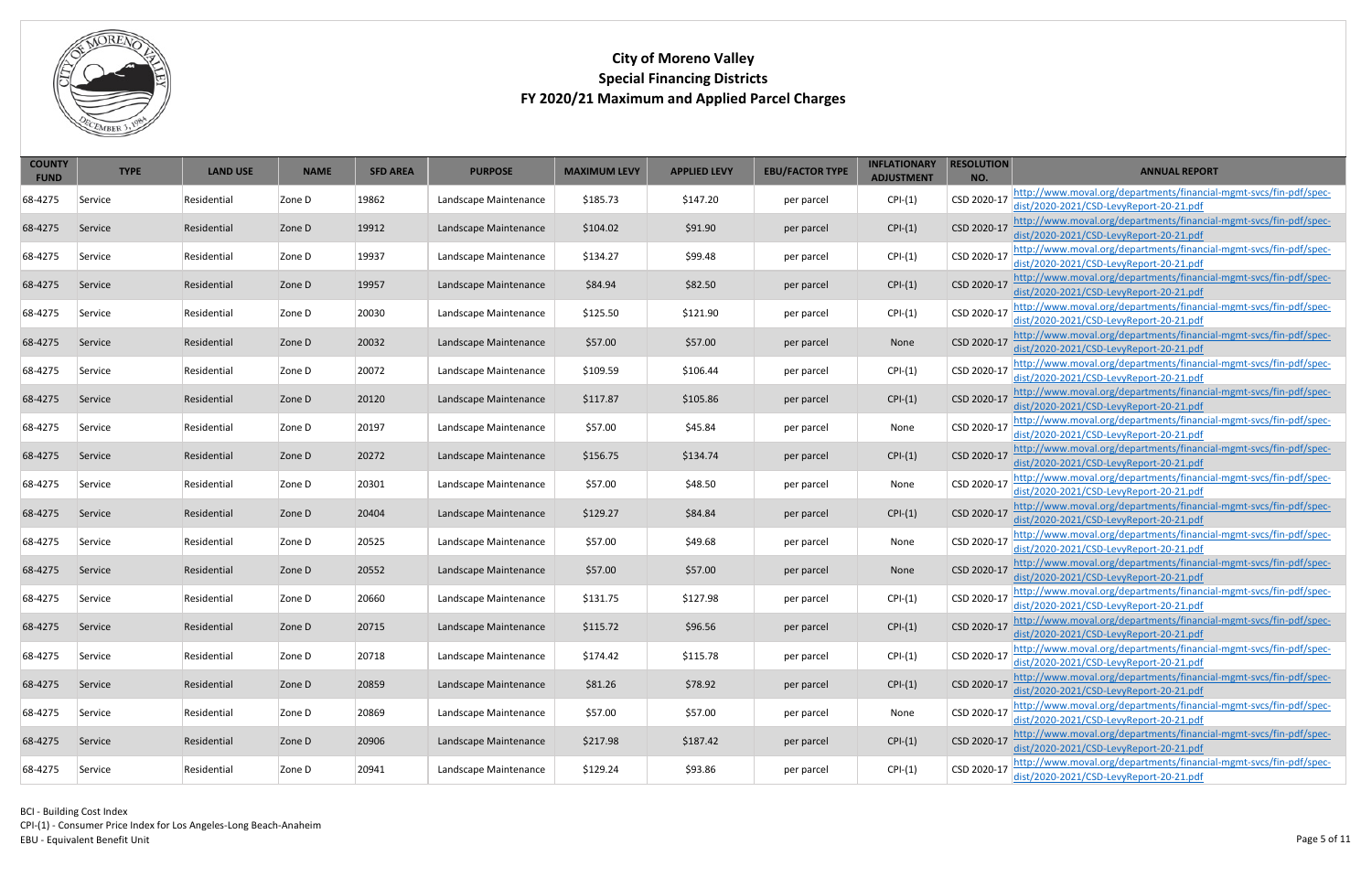CPI-(1) - Consumer Price Index for Los Angeles-Long Beach-Anaheim

EBU - Equivalent Benefit Unit



| <b>COUNTY</b><br><b>FUND</b> | <b>TYPE</b> | <b>LAND USE</b> | <b>NAME</b> | <b>SFD AREA</b> | <b>PURPOSE</b>        | <b>MAXIMUM LEVY</b> | <b>APPLIED LEVY</b> | <b>EBU/FACTOR TYPE</b> | <b>INFLATIONARY</b><br><b>ADJUSTMENT</b> | <b>RESOLUTION</b><br>NO. | <b>ANNUAL REPORT</b>                                                                                          |
|------------------------------|-------------|-----------------|-------------|-----------------|-----------------------|---------------------|---------------------|------------------------|------------------------------------------|--------------------------|---------------------------------------------------------------------------------------------------------------|
| 68-4275                      | Service     | Residential     | Zone D      | 21113           | Landscape Maintenance | \$57.00             | \$48.66             | per parcel             | None                                     | CSD 2020-17              | http://www.moval.org/departments/financial-mgmt-svcs/fin-pdf/spec-<br>dist/2020-2021/CSD-LevyReport-20-21.pdf |
| 68-4275                      | Service     | Residential     | Zone D      | 21322           | Landscape Maintenance | \$100.93            | \$74.16             | per parcel             | $CPI-(1)$                                | CSD 2020-17              | http://www.moval.org/departments/financial-mgmt-svcs/fin-pdf/spec-<br>dist/2020-2021/CSD-LevyReport-20-21.pdf |
| 68-4275                      | Service     | Residential     | Zone D      | 21332           | Landscape Maintenance | \$120.36            | \$116.90            | per parcel             | $CPI-(1)$                                | CSD 2020-17              | http://www.moval.org/departments/financial-mgmt-svcs/fin-pdf/spec-<br>dist/2020-2021/CSD-LevyReport-20-21.pdf |
| 68-4275                      | Service     | Residential     | Zone D      | 21333           | Landscape Maintenance | \$261.14            | \$189.48            | per parcel             | $CPI-(1)$                                | CSD 2020-17              | http://www.moval.org/departments/financial-mgmt-svcs/fin-pdf/spec-<br>dist/2020-2021/CSD-LevyReport-20-21.pdf |
| 68-4275                      | Service     | Residential     | Zone D      | 21345           | Landscape Maintenance | \$143.05            | \$117.52            | per parcel             | $CPI-(1)$                                | CSD 2020-17              | http://www.moval.org/departments/financial-mgmt-svcs/fin-pdf/spec-<br>dist/2020-2021/CSD-LevyReport-20-21.pdf |
| 68-4275                      | Service     | Residential     | Zone D      | 21597           | Landscape Maintenance | \$582.67            | \$268.80            | per parcel             | $CPI-(1)$                                | CSD 2020-17              | http://www.moval.org/departments/financial-mgmt-svcs/fin-pdf/spec-<br>dist/2020-2021/CSD-LevyReport-20-21.pdf |
| 68-4275                      | Service     | Residential     | Zone D      | 21616           | Landscape Maintenance | \$465.35            | \$349.64            | per parcel             | $CPI-(1)$                                | CSD 2020-17              | http://www.moval.org/departments/financial-mgmt-svcs/fin-pdf/spec-<br>dist/2020-2021/CSD-LevyReport-20-21.pdf |
| 68-4275                      | Service     | Residential     | Zone D      | 21737           | Landscape Maintenance | \$263.62            | \$256.04            | per parcel             | $CPI-(1)$                                | CSD 2020-17              | http://www.moval.org/departments/financial-mgmt-svcs/fin-pdf/spec-<br>dist/2020-2021/CSD-LevyReport-20-21.pdf |
| 68-4275                      | Service     | Residential     | Zone D      | 21806           | Landscape Maintenance | \$86.49             | \$84.02             | per parcel             | $CPI-(1)$                                | CSD 2020-17              | http://www.moval.org/departments/financial-mgmt-svcs/fin-pdf/spec-<br>dist/2020-2021/CSD-LevyReport-20-21.pdf |
| 68-4275                      | Service     | Residential     | Zone D      | 22093           | Landscape Maintenance | \$212.69            | \$162.46            | per parcel             | $CPI-(1)$                                | CSD 2020-17              | http://www.moval.org/departments/financial-mgmt-svcs/fin-pdf/spec-<br>dist/2020-2021/CSD-LevyReport-20-21.pdf |
| 68-4275                      | Service     | Residential     | Zone D      | 22276           | Landscape Maintenance | \$244.30            | \$237.28            | per parcel             | $CPI-(1)$                                | CSD 2020-17              | http://www.moval.org/departments/financial-mgmt-svcs/fin-pdf/spec-<br>dist/2020-2021/CSD-LevyReport-20-21.pdf |
| 68-4275                      | Service     | Residential     | Zone D      | 22277           | Landscape Maintenance | \$331.38            | \$207.34            | per parcel             | $CPI-(1)$                                | CSD 2020-17              | http://www.moval.org/departments/financial-mgmt-svcs/fin-pdf/spec-<br>dist/2020-2021/CSD-LevyReport-20-21.pdf |
| 68-4275                      | Service     | Residential     | Zone D      | 22371           | Landscape Maintenance | \$358.98            | \$244.70            | per parcel             | $CPI-(1)$                                | CSD 2020-17              | http://www.moval.org/departments/financial-mgmt-svcs/fin-pdf/spec-<br>dist/2020-2021/CSD-LevyReport-20-21.pdf |
| 68-4275                      | Service     | Residential     | Zone D      | 22889           | Landscape Maintenance | \$233.27            | \$226.56            | per parcel             | $CPI-(1)$                                | CSD 2020-17              | http://www.moval.org/departments/financial-mgmt-svcs/fin-pdf/spec-<br>dist/2020-2021/CSD-LevyReport-20-21.pdf |
| 68-4275                      | Service     | Residential     | Zone D      | 22999           | Landscape Maintenance | \$67.00             | \$67.00             | per parcel             | None                                     | CSD 2020-17              | http://www.moval.org/departments/financial-mgmt-svcs/fin-pdf/spec-<br>dist/2020-2021/CSD-LevyReport-20-21.pdf |
| 68-4275                      | Service     | Residential     | Zone D      | 23046           | Landscape Maintenance | \$183.00            | \$183.00            | per parcel             | None                                     | CSD 2020-17              | http://www.moval.org/departments/financial-mgmt-svcs/fin-pdf/spec-<br>dist/2020-2021/CSD-LevyReport-20-21.pdf |
| 68-4275                      | Service     | Residential     | Zone D      | 24721           | Landscape Maintenance | \$57.00             | \$57.00             | per parcel             | None                                     | CSD 2020-17              | http://www.moval.org/departments/financial-mgmt-svcs/fin-pdf/spec-<br>dist/2020-2021/CSD-LevyReport-20-21.pdf |
| 68-4275                      | Service     | Residential     | Zone D      | 27526           | Landscape Maintenance | \$200.79            | \$144.36            | per parcel             | $CPI-(1)$                                | CSD 2020-17              | http://www.moval.org/departments/financial-mgmt-svcs/fin-pdf/spec-<br>dist/2020-2021/CSD-LevyReport-20-21.pdf |
| 68-4275                      | Service     | Residential     | Zone D      | 28882           | Landscape Maintenance | \$129.24            | \$102.86            | per parcel             | $CPI-(1)$                                | CSD 2020-17              | http://www.moval.org/departments/financial-mgmt-svcs/fin-pdf/spec-<br>dist/2020-2021/CSD-LevyReport-20-21.pdf |
| 68-4275                      | Service     | Residential     | Zone D      | 29038           | Landscape Maintenance | \$75.19             | \$54.60             | per parcel             | $CPI-(1)$                                | CSD 2020-17              | http://www.moval.org/departments/financial-mgmt-svcs/fin-pdf/spec-<br>dist/2020-2021/CSD-LevyReport-20-21.pdf |
| 68-4275                      | Service     | Residential     | Zone D      | 30027           | Landscape Maintenance | \$247.53            | \$209.10            | per parcel             | $CPI-(1)$                                | CSD 2020-17              | http://www.moval.org/departments/financial-mgmt-svcs/fin-pdf/spec-<br>dist/2020-2021/CSD-LevyReport-20-21.pdf |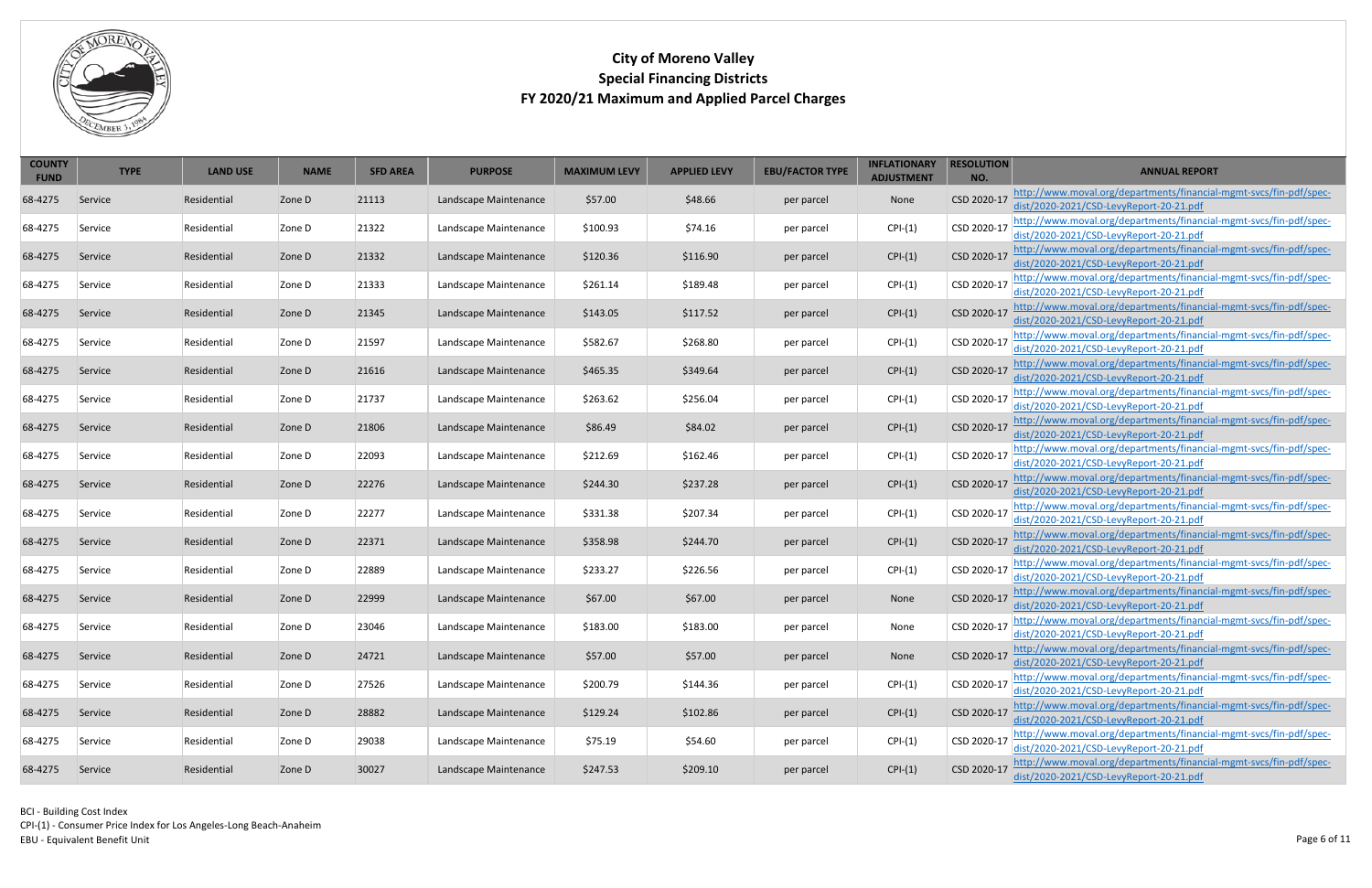

| <b>COUNTY</b><br><b>FUND</b> | <b>TYPE</b>    | <b>LAND USE</b>        | <b>NAME</b> | <b>SFD AREA</b>  | <b>PURPOSE</b>               | <b>MAXIMUM LEVY</b>     | <b>APPLIED LEVY</b>     | <b>EBU/FACTOR TYPE</b> | <b>INFLATIONARY</b><br><b>ADJUSTMENT</b> | <b>RESOLUTION</b><br>NO. | <b>ANNUAL REPORT</b>                                                                                          |
|------------------------------|----------------|------------------------|-------------|------------------|------------------------------|-------------------------|-------------------------|------------------------|------------------------------------------|--------------------------|---------------------------------------------------------------------------------------------------------------|
| 68-4275                      | Service        | Residential            | Zone D      | 30967            | Landscape Maintenance        | \$575.75                | \$395.58                | per parcel             | $CPI-(1)$                                | CSD 2020-17              | http://www.moval.org/departments/financial-mgmt-svcs/fin-pdf/spec-<br>dist/2020-2021/CSD-LevyReport-20-21.pdf |
| 68-4275                      | Service        | Residential            | Zone D      | 31129            | Landscape Maintenance        | \$167.71                | \$108.72                | per parcel             | $CPI-(1)$                                | CSD 2020-17              | http://www.moval.org/departments/financial-mgmt-svcs/fin-pdf/spec-<br>dist/2020-2021/CSD-LevyReport-20-21.pdf |
| 68-4275                      | Service        | Residential            | Zone D      | 31257            | Landscape Maintenance        | \$1,317.16              | \$942.82                | per parcel             | $CPI-(1)$                                | CSD 2020-17              | http://www.moval.org/departments/financial-mgmt-svcs/fin-pdf/spec-<br>dist/2020-2021/CSD-LevyReport-20-21.pdf |
| 68-4275                      | Service        | Residential            | Zone D      | 31268            | Landscape Maintenance        | \$227.10                | \$158.84                | per parcel             | $CPI-(1)$                                | CSD 2020-17              | http://www.moval.org/departments/financial-mgmt-svcs/fin-pdf/spec-<br>dist/2020-2021/CSD-LevyReport-20-21.pdf |
| 68-4275                      | Service        | Residential            | Zone D      | 31269            | Landscape Maintenance        | \$269.62                | \$250.62                | per parcel             | $CPI-(1)$                                | CSD 2020-17              | http://www.moval.org/departments/financial-mgmt-svcs/fin-pdf/spec-<br>dist/2020-2021/CSD-LevyReport-20-21.pdf |
| 68-4275                      | Service        | Residential            | Zone D      | 31284            | Landscape Maintenance        | \$156.53                | \$112.76                | per parcel             | $CPI-(1)$                                | CSD 2020-17              | http://www.moval.org/departments/financial-mgmt-svcs/fin-pdf/spec-<br>dist/2020-2021/CSD-LevyReport-20-21.pdf |
| 68-4275                      | Service        | Residential            | Zone D      | 31424            | Landscape Maintenance        | \$269.62                | \$185.28                | per parcel             | $CPI-(1)$                                | CSD 2020-17              | http://www.moval.org/departments/financial-mgmt-svcs/fin-pdf/spec-<br>dist/2020-2021/CSD-LevyReport-20-21.pdf |
| 68-4275                      | Service        | Residential            | Zone D      | 31591            | Landscape Maintenance        | \$569.97                | \$451.18                | per parcel             | $CPI-(1)$                                | CSD 2020-17              | http://www.moval.org/departments/financial-mgmt-svcs/fin-pdf/spec-<br>dist/2020-2021/CSD-LevyReport-20-21.pdf |
| 68-4275                      | Service        | Residential            | Zone D      | 32018            | Landscape Maintenance        | \$85.24                 | \$82.80                 | per parcel             | $CPI-(1)$                                | CSD 2020-17              | http://www.moval.org/departments/financial-mgmt-svcs/fin-pdf/spec-<br>dist/2020-2021/CSD-LevyReport-20-21.pdf |
| 68-4275                      | Service        | Residential            | Zone D      | 32625            | Landscape Maintenance        | \$1,231.96              | \$790.22                | per parcel             | $CPI-(1)$                                | CSD 2020-17              | http://www.moval.org/departments/financial-mgmt-svcs/fin-pdf/spec-<br>dist/2020-2021/CSD-LevyReport-20-21.pdf |
| 68-4275                      | Service        | Residential            | Zone D      | 32715            | Landscape Maintenance        | \$1,124.73              | \$616.60                | per parcel             | $CPI-(1)$                                | CSD 2020-17              | http://www.moval.org/departments/financial-mgmt-svcs/fin-pdf/spec-<br>dist/2020-2021/CSD-LevyReport-20-21.pdf |
| 68-4275                      | Service        | Residential            | Zone D      | 31269-1          | Landscape Maintenance        | \$370.26                | \$212.62                | per parcel             | $CPI-(1)$                                | CSD 2020-17              | http://www.moval.org/departments/financial-mgmt-svcs/fin-pdf/spec-<br>dist/2020-2021/CSD-LevyReport-20-21.pdf |
| 68-4276                      | <b>Service</b> | <b>Non-Residential</b> | Zone E      | $E-7$            | <b>Landscape Maintenance</b> | \$837.44                | \$813.37                | per acre               | $CPI-(1)$                                | CSD 2020-15              | http://www.moval.org/departments/financial-mgmt-svcs/fin-pdf/spec-<br>dist/2020-2021/CSD-LevyReport-20-21.pdf |
| 68-4276                      | <b>Service</b> | <b>Residential</b>     | Zone E      | $E-8$            | <b>Landscape Maintenance</b> | <b>Varies by Type</b>   | <b>Varies by Type</b>   |                        | $CPI-(1)$                                | CSD 2020-15              | http://www.moval.org/departments/financial-mgmt-svcs/fin-pdf/spec-<br>dist/2020-2021/CSD-LevyReport-20-21.pdf |
| 68-4276                      | Service        | Residential            | Zone E      | E-8 Condo        | Landscape Maintenance        | \$231.56                | \$10.42                 | condo residential      | $CPI-(1)$                                | CSD 2020-15              | http://www.moval.org/departments/financial-mgmt-svcs/fin-pdf/spec-<br>dist/2020-2021/CSD-LevyReport-20-21.pdf |
| 68-4276                      | Service        | Residential            | Zone E      | E-8 SFR          | Landscape Maintenance        | \$654.12                | \$30.12                 | per parcel             | $CPI-(1)$                                | CSD 2020-15              | http://www.moval.org/departments/financial-mgmt-svcs/fin-pdf/spec-<br>dist/2020-2021/CSD-LevyReport-20-21.pdf |
| 68-4283                      | <b>Service</b> | Non-Residential        | Zone M      |                  | <b>Landscape Maintenance</b> | <b>Varies by Median</b> | <b>Varies by Median</b> |                        | $CPI-(1)$                                | CSD 2020-14              | http://www.moval.org/departments/financial-mgmt-svcs/fin-pdf/spec-<br>dist/2020-2021/CSD-LevyReport-20-21.pdf |
| 68-4283                      | Service        | Non-Residential        | Zone M      | ID <sub>13</sub> | Landscape Maintenance        | \$1,989.07              | \$1,400.00              | proportionate<br>share | $CPI-(1)$                                | CSD 2020-14              | http://www.moval.org/departments/financial-mgmt-svcs/fin-pdf/spec-<br>dist/2020-2021/CSD-LevyReport-20-21.pdf |
| 68-4283                      | Service        | Non-Residential        | Zone M      | ID 14            | Landscape Maintenance        | \$13,883.06             | \$4,400.00              | proportionate<br>share | $CPI-(1)$                                | CSD 2020-14              | http://www.moval.org/departments/financial-mgmt-svcs/fin-pdf/spec-<br>dist/2020-2021/CSD-LevyReport-20-21.pdf |
| 68-4283                      | Service        | Non-Residential        | Zone M      | ID <sub>16</sub> | Landscape Maintenance        | \$4,365.00              | \$2,200.00              | proportionate<br>share | $CPI-(1)$                                | CSD 2020-14              | http://www.moval.org/departments/financial-mgmt-svcs/fin-pdf/spec-<br>dist/2020-2021/CSD-LevyReport-20-21.pdf |
| 68-4283                      | Service        | Non-Residential        | Zone M      | <b>ID 20</b>     | Landscape Maintenance        | \$52,046.60             | \$31,320.00             | proportionate<br>share | $CPI-(1)$                                | CSD 2020-14              | http://www.moval.org/departments/financial-mgmt-svcs/fin-pdf/spec-<br>dist/2020-2021/CSD-LevyReport-20-21.pdf |

<span id="page-6-2"></span><span id="page-6-1"></span><span id="page-6-0"></span>BCI - Building Cost Index CPI-(1) - Consumer Price Index for Los Angeles-Long Beach-Anaheim EBU - Equivalent Benefit Unit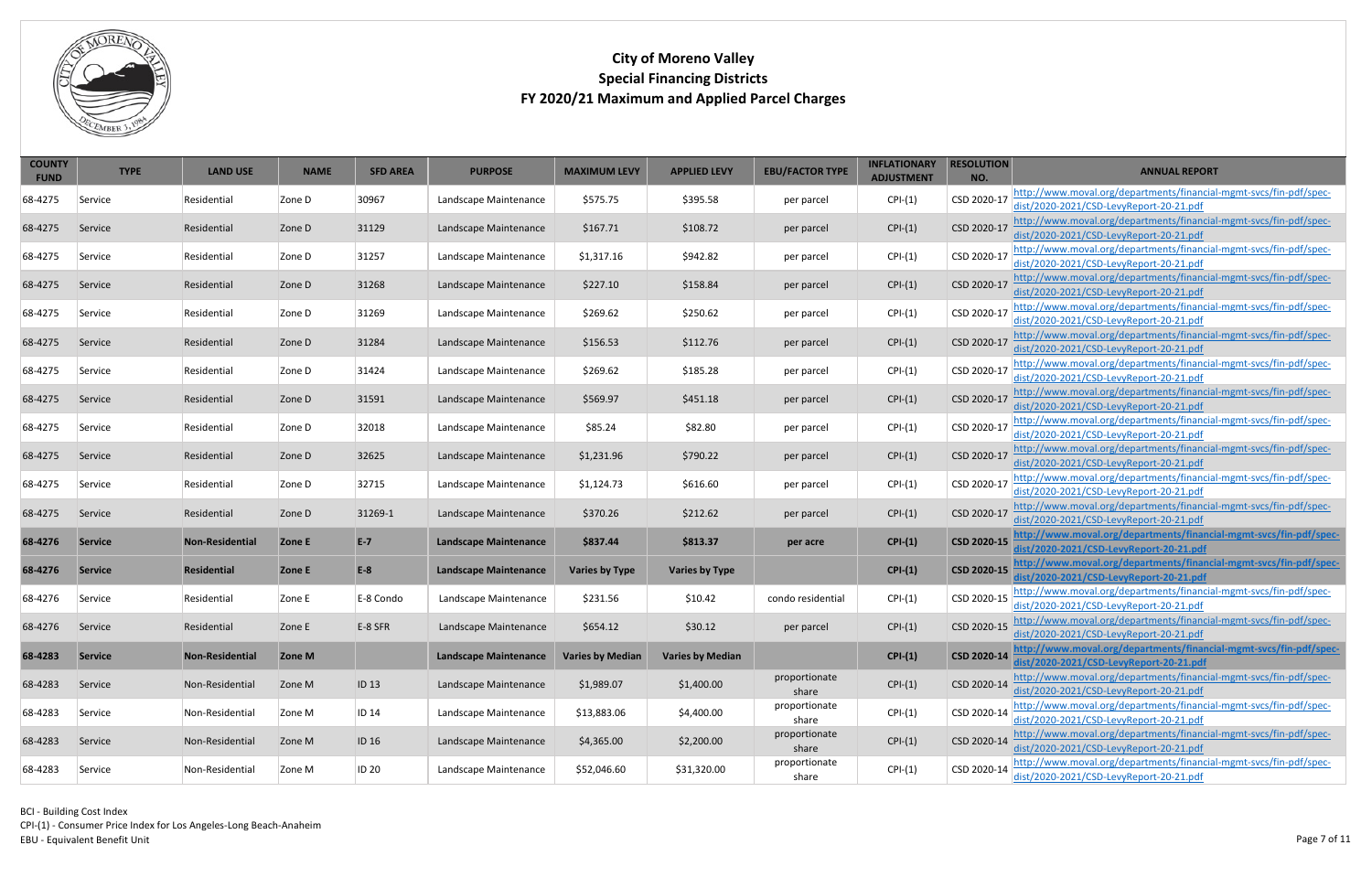<span id="page-7-1"></span><span id="page-7-0"></span>CPI-(1) - Consumer Price Index for Los Angeles-Long Beach-Anaheim

EBU - Equivalent Benefit Unit



| <b>COUNTY</b><br><b>FUND</b> | <b>TYPE</b>    | <b>LAND USE</b>    | <b>NAME</b> | <b>SFD AREA</b>  | <b>PURPOSE</b>         | <b>MAXIMUM LEVY</b>   | <b>APPLIED LEVY</b>   | <b>EBU/FACTOR TYPE</b>   | <b>INFLATIONARY</b><br><b>ADJUSTMENT</b> | <b>RESOLUTION</b><br>NO. | <b>ANNUAL REPORT</b>                                                                                                          |
|------------------------------|----------------|--------------------|-------------|------------------|------------------------|-----------------------|-----------------------|--------------------------|------------------------------------------|--------------------------|-------------------------------------------------------------------------------------------------------------------------------|
| 68-4283                      | Service        | Non-Residential    | Zone M      | ID <sub>21</sub> | Landscape Maintenance  | \$24,211.45           | \$6,660.00            | proportionate<br>share   | $CPI-(1)$                                | CSD 2020-14              | http://www.moval.org/departments/financial-mgmt-svcs/fin-pdf/spec-<br>dist/2020-2021/CSD-LevyReport-20-21.pdf                 |
| 68-4283                      | Service        | Non-Residential    | Zone M      | <b>ID 22</b>     | Landscape Maintenance  | \$11,818.61           | \$6,575.00            | proportionate<br>share   | $CPI-(1)$                                | CSD 2020-14              | http://www.moval.org/departments/financial-mgmt-svcs/fin-pdf/spec-<br>dist/2020-2021/CSD-LevyReport-20-21.pdf                 |
| 68-4283                      | Service        | Non-Residential    | Zone M      | ID <sub>8</sub>  | Landscape Maintenance  | \$2,859.28            | \$1,800.00            | proportionate<br>share   | $CPI-(1)$                                | CSD 2020-14              | http://www.moval.org/departments/financial-mgmt-svcs/fin-pdf/spec-<br>dist/2020-2021/CSD-LevyReport-20-21.pdf                 |
| 68-4283                      | Service        | Non-Residential    | Zone M      | ID 9             | Landscape Maintenance  | \$4,560.75            | \$3,000.00            | proportionate<br>share   | $CPI-(1)$                                | CSD 2020-14              | http://www.moval.org/departments/financial-mgmt-svcs/fin-pdf/spec-<br>dist/2020-2021/CSD-LevyReport-20-21.pdf                 |
| 68-4283                      | Service        | Non-Residential    | Zone M      | ID <sub>19</sub> | Landscape Maintenance  | \$7,817.00            | \$3,800.00            | proportionate<br>share   | $CPI-(1)$                                | CSD 2020-14              | http://www.moval.org/departments/financial-mgmt-svcs/fin-pdf/spec-<br>dist/2020-2021/CSD-LevyReport-20-21.pdf                 |
| 68-4283                      | Service        | Non-Residential    | Zone M      | <b>ID 18</b>     | Landscape Maintenance  | \$20,079.88           | \$5,500.00            | proportionate<br>share   | $CPI-(1)$                                | CSD 2020-14              | http://www.moval.org/departments/financial-mgmt-svcs/fin-pdf/spec-<br>dist/2020-2021/CSD-LevyReport-20-21.pdf                 |
| 68-4283                      | Service        | Non-Residential    | Zone M      | ID <sub>2</sub>  | Landscape Maintenance  | \$16,055.34           | \$8,200.00            | proportionate<br>share   | $CPI-(1)$                                | CSD 2020-14              | http://www.moval.org/departments/financial-mgmt-svcs/fin-pdf/spec-<br>dist/2020-2021/CSD-LevyReport-20-21.pdf                 |
| 68-4283                      | Service        | Non-Residential    | Zone M      | ID <sub>3</sub>  | Landscape Maintenance  | \$10,197.47           | \$8,200.00            | proportionate<br>share   | $CPI-(1)$                                | CSD 2020-14              | http://www.moval.org/departments/financial-mgmt-svcs/fin-pdf/spec-<br>dist/2020-2021/CSD-LevyReport-20-21.pdf                 |
| 68-4283                      | Service        | Non-Residential    | Zone M      | ID <sub>4</sub>  | Landscape Maintenance  | \$1,165.82            | \$1,000.00            | proportionate<br>share   | $CPI-(1)$                                | CSD 2020-14              | http://www.moval.org/departments/financial-mgmt-svcs/fin-pdf/spec-<br>dist/2020-2021/CSD-LevyReport-20-21.pdf                 |
| 68-4283                      | Service        | Non-Residential    | Zone M      | ID 6             | Landscape Maintenance  | \$3,964.34            | \$600.00              | proportionate<br>share   | $CPI-(1)$                                | CSD 2020-14              | http://www.moval.org/departments/financial-mgmt-svcs/fin-pdf/spec-<br>dist/2020-2021/CSD-LevyReport-20-21.pdf                 |
| 68-4283                      | Service        | Non-Residential    | Zone M      | ID7              | Landscape Maintenance  | \$9,292.16            | \$5,323.00            | proportionate<br>share   | $CPI-(1)$                                | CSD 2020-14              | http://www.moval.org/departments/financial-mgmt-svcs/fin-pdf/spec-<br>dist/2020-2021/CSD-LevyReport-20-21.pdf                 |
| 68-4283                      | Service        | Non-Residential    | Zone M      | <b>ID 10</b>     | Landscape Maintenance  | \$10,765.69           | \$992.50              | proportionate<br>share   | $CPI-(1)$                                | CSD 2020-14              | http://www.moval.org/departments/financial-mgmt-svcs/fin-pdf/spec-<br>dist/2020-2021/CSD-LevyReport-20-21.pdf                 |
| 68-4283                      | Service        | Non-Residential    | Zone M      | ID <sub>11</sub> | Landscape Maintenance  | \$5,576.80            | \$2,600.00            | proportionate<br>share   | $CPI-(1)$                                | CSD 2020-14              | http://www.moval.org/departments/financial-mgmt-svcs/fin-pdf/spec-<br>dist/2020-2021/CSD-LevyReport-20-21.pdf                 |
| 68-4283                      | Service        | Non-Residential    | Zone M      | <b>ID 12</b>     | Landscape Maintenance  | \$7,633.20            | \$4,200.00            | proportionate<br>share   | $CPI-(1)$                                | CSD 2020-14              | http://www.moval.org/departments/financial-mgmt-svcs/fin-pdf/spec-<br>dist/2020-2021/CSD-LevyReport-20-21.pdf                 |
| 68-4283                      | Service        | Non-Residential    | Zone M      | <b>ID 17</b>     | Landscape Maintenance  | \$28,759.19           | \$27,787.18           | proportionate<br>share   | $CPI-(1)$                                |                          | CSD 2020-14 http://www.moval.org/departments/financial-mgmt-svcs/fin-pdf/spec-<br>dist/2020-2021/CSD-LevyReport-20-21.pdf     |
| 68-4283                      | Service        | Non-Residential    | Zone M      | ID 5             | Landscape Maintenance  | \$16,313.79           | \$10,200.00           | proportionate<br>share   | $CPI-(1)$                                | CSD 2020-14              | http://www.moval.org/departments/financial-mgmt-svcs/fin-pdf/spec-<br>dist/2020-2021/CSD-LevyReport-20-21.pdf                 |
| 68-4270                      | <b>Service</b> | Non-Residential    | Zone S      |                  | <b>Sunnymead Blvd.</b> | \$3.43                | \$3.34                | per front<br>linear foot | $CPI-(1)$                                | CSD 2020-16              | http://www.moval.org/departments/financial-mgmt-svcs/fin-pdf/spec-<br>dist/2020-2021/CSD-LevyReport-20-21.pdf                 |
| 68-4272                      | <b>Service</b> | <b>Residential</b> | LMD 2014-01 | <b>Zone</b>      | <b>Street Lighting</b> | <b>Varies by Zone</b> | <b>Varies by Zone</b> |                          | <b>Varies</b>                            | CSD 2020-11              | http://www.moval.org/departments/financial-mgmt-svcs/fin-pdf/spec-<br>dist/2020-2021/LMD-2014-01-EngineerReport-FY2020-21.pdf |
| 68-4272                      | Service        | Residential        | LMD 2014-01 | Zn 01 SL         | <b>Street Lighting</b> | \$23.00               | \$23.00               | EBU                      | None                                     | CSD 2020-11              | http://www.moval.org/departments/financial-mgmt-svcs/fin-pdf/spec-<br>dist/2020-2021/LMD-2014-01-EngineerReport-FY2020-21.pdf |
| 68-4272                      | Service        | Residential        | LMD 2014-01 | Zn 02 SL         | <b>Street Lighting</b> | \$30.03               | \$29.16               | EBU                      | $CPI-(1)$                                | CSD 2020-11              | http://www.moval.org/departments/financial-mgmt-svcs/fin-pdf/spec-<br>dist/2020-2021/LMD-2014-01-EngineerReport-FY2020-21.pdf |
| 68-4272                      | Service        | Residential        | LMD 2014-01 | Zn 03 SL         | <b>Street Lighting</b> | \$6.00                | \$6.00                | EBU                      | None                                     | CSD 2020-11              | http://www.moval.org/departments/financial-mgmt-svcs/fin-pdf/spec-<br>dist/2020-2021/LMD-2014-01-EngineerReport-FY2020-21.pdf |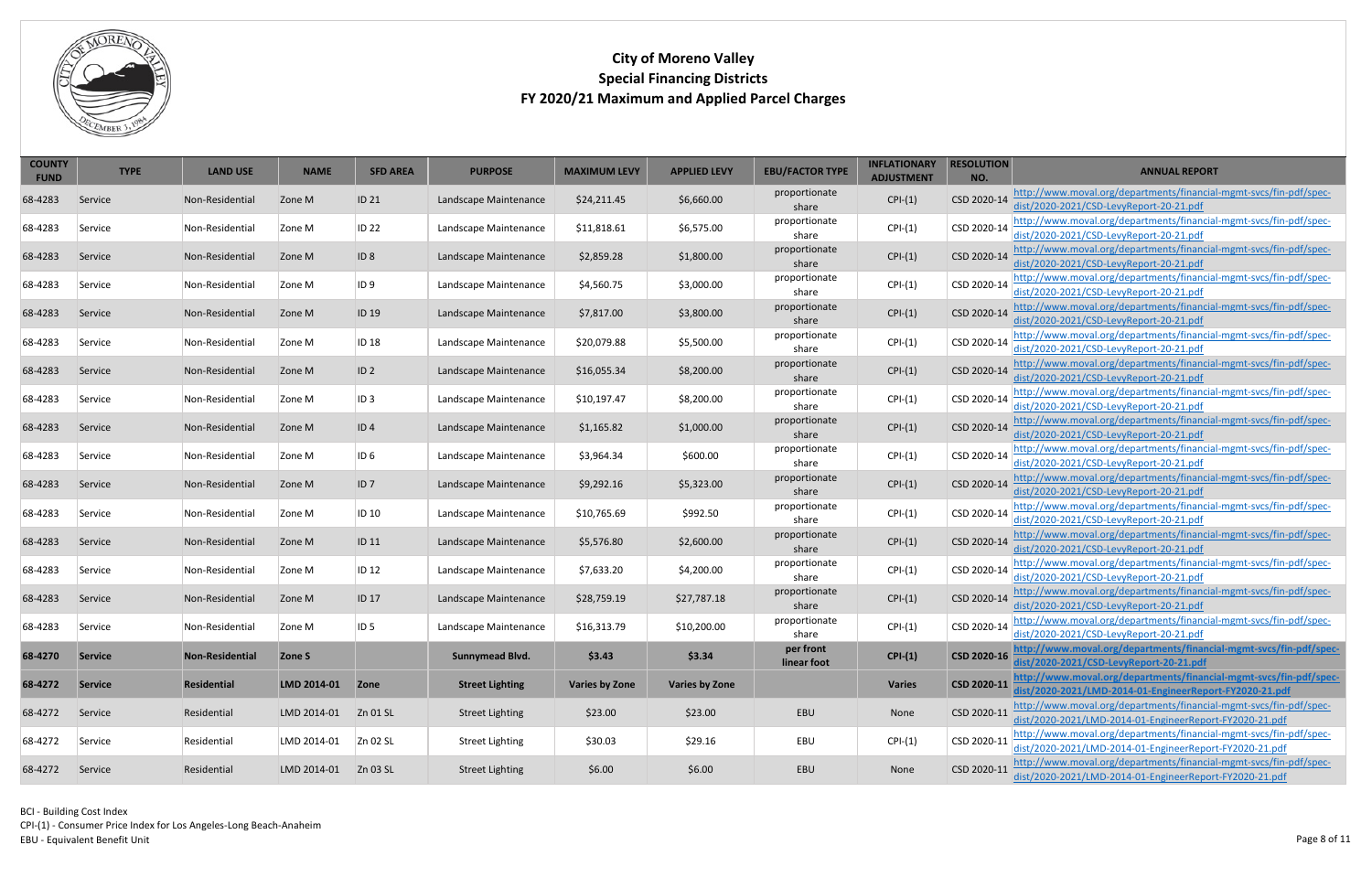

<span id="page-8-0"></span>

| <b>COUNTY</b><br><b>FUND</b> | <b>TYPE</b>    | <b>LAND USE</b>                                     | <b>NAME</b> | <b>SFD AREA</b>      | <b>PURPOSE</b>                                               | <b>MAXIMUM LEVY</b>                      | <b>APPLIED LEVY</b>               | <b>EBU/FACTOR TYPE</b>                   | <b>INFLATIONARY</b><br><b>ADJUSTMENT</b> | <b>RESOLUTION</b><br>NO. | <b>ANNUAL REPORT</b>                                                                                                        |
|------------------------------|----------------|-----------------------------------------------------|-------------|----------------------|--------------------------------------------------------------|------------------------------------------|-----------------------------------|------------------------------------------|------------------------------------------|--------------------------|-----------------------------------------------------------------------------------------------------------------------------|
| 68-4281                      | <b>Service</b> | <b>Residential &amp; Non-</b><br><b>Residential</b> | LMD 2014-02 | Zone                 | <b>Landscape Maintenance</b>                                 | <b>Varies by Zone</b>                    | <b>Varies by Zone</b>             | <b>EBU</b>                               | <b>Varies</b>                            | CSD 2020-18              | http://www.moval.org/departments/financial-mgmt-svcs/fin-pdf/spec-<br>dist/2020-2021/2014-02-EngineerReport-FY2021.pdf      |
| 68-4285                      | Service        | Residential & Non-<br>Residential                   | LMD 2014-02 | Zone 01              | Landscape Maintenance                                        | \$155.60                                 | \$151.12                          | EBU                                      | $CPI-(1)$                                | CSD 2020-18              | http://www.moval.org/departments/financial-mgmt-svcs/fin-pdf/spec-<br>dist/2020-2021/2014-02-EngineerReport-FY2021.pdf      |
| 68-4281                      | Service        | Residential                                         | LMD 2014-02 | Zone 01A             | Landscape Maintenance                                        | \$95.27                                  | \$92.54                           | EBU                                      | $CPI-(1)$                                | CSD 2020-18              | http://www.moval.org/departments/financial-mgmt-svcs/fin-pdf/spec-<br>dist/2020-2021/2014-02-EngineerReport-FY2021.pdf      |
| 68-4285                      | Service        | Residential                                         | LMD 2014-02 | Zone 02              | Landscape Maintenance                                        | \$490.84                                 | \$476.72                          | EBU                                      | $CPI-(1)$                                | CSD 2020-18              | http://www.moval.org/departments/financial-mgmt-svcs/fin-pdf/spec-<br>dist/2020-2021/2014-02-EngineerReport-FY2021.pdf      |
| 68-4285                      | Service        | Residential & Non-<br>Residential                   | LMD 2014-02 | Zone 03              | Landscape Maintenance                                        | \$155.60                                 | \$151.12                          | EBU                                      | $CPI-(1)$                                | CSD 2020-18              | http://www.moval.org/departments/financial-mgmt-svcs/fin-pdf/spec-<br>dist/2020-2021/2014-02-EngineerReport-FY2021.pdf      |
| 68-4284                      | Service        | Residential                                         | LMD 2014-02 | Zone 03A             | Landscape Maintenance                                        | \$82.74                                  | \$80.36                           | EBU                                      | $CPI-(1)$                                | CSD 2020-18              | http://www.moval.org/departments/financial-mgmt-svcs/fin-pdf/spec-<br>dist/2020-2021/2014-02-EngineerReport-FY2021.pdf      |
| 68-4285                      | Service        | Residential                                         | LMD 2014-02 | Zone 04              | Landscape Maintenance                                        | \$110.00                                 | \$110.00                          | EBU                                      | None                                     | CSD 2020-18              | http://www.moval.org/departments/financial-mgmt-svcs/fin-pdf/spec-<br>dist/2020-2021/2014-02-EngineerReport-FY2021.pdf      |
| 68-4285                      | Service        | Residential                                         | LMD 2014-02 | Zone 05              | Landscape Maintenance                                        | \$489.01                                 | \$25.00                           | EBU                                      | $CPI-(1)$                                | CSD 2020-18              | http://www.moval.org/departments/financial-mgmt-svcs/fin-pdf/spec-<br>dist/2020-2021/2014-02-EngineerReport-FY2021.pdf      |
| 68-4285                      | Service        | Residential                                         | LMD 2014-02 | Zone 06              | Landscape Maintenance                                        | \$342.41                                 | \$139.14                          | EBU                                      | $CPI-(1)$                                | CSD 2020-18              | http://www.moval.org/departments/financial-mgmt-svcs/fin-pdf/spec-<br>dist/2020-2021/2014-02-EngineerReport-FY2021.pdf      |
| 68-4285                      | Service        | Residential                                         | LMD 2014-02 | Zone 07              | Landscape Maintenance                                        | \$410.20                                 | \$38.16                           | EBU                                      | $CPI-(1)$                                | CSD 2020-18              | http://www.moval.org/departments/financial-mgmt-svcs/fin-pdf/spec-<br>dist/2020-2021/2014-02-EngineerReport-FY2021.pdf      |
| 68-4285                      | Service        | Residential                                         | LMD 2014-02 | Zone 08              | Landscape Maintenance                                        | \$361.22                                 | \$79.02                           | EBU                                      | $CPI-(1)$                                | CSD 2020-18              | http://www.moval.org/departments/financial-mgmt-svcs/fin-pdf/spec-<br>dist/2020-2021/2014-02-EngineerReport-FY2021.pdf      |
| 68-4285                      | Service        | Residential                                         | LMD 2014-02 | Zone 09              | Landscape Maintenance                                        | \$740.83                                 | \$258.66                          | EBU                                      | CPI-(1) or 3%<br>(greater of)            | CSD 2020-18              | http://www.moval.org/departments/financial-mgmt-svcs/fin-pdf/spec-<br>dist/2020-2021/2014-02-EngineerReport-FY2021.pdf      |
| 68-4286                      | <b>Service</b> | <b>Residential &amp; Non-</b><br><b>Residential</b> | CFD 2014-01 | <b>Tax Rate Area</b> | <b>Street Lighting &amp;</b><br><b>Landscape Maintenance</b> | <b>Varies by</b><br><b>Tax Rate Area</b> | Varies by<br><b>Tax Rate Area</b> | per parcel/front<br>linear front footage | <b>CPI-(1) or 5%</b><br>(greater of)     | 2020-31                  | http://www.moval.org/departments/financial-mgmt-svcs/fin-pdf/spec-<br>dist/2020-2021/CFD%202014-01-AnnualReport-2020-21.pdf |
| 68-4286                      | Service        | Residential                                         | CFD 2014-01 | LM-01A               | Landscape Maintenance                                        | \$18.98                                  | \$0.00                            | per parcel                               | CPI-(1) or 5%<br>(greater of)            | 2020-31                  | http://www.moval.org/departments/financial-mgmt-svcs/fin-pdf/spec-<br>dist/2020-2021/CFD%202014-01-AnnualReport-2020-21.pdf |
| 68-4286                      | Service        | Residential                                         | CFD 2014-01 | $LM-01B$             | Landscape Maintenance                                        | \$57.02                                  | \$0.00                            | per parcel                               | CPI-(1) or 5%<br>(greater of)            | 2020-31                  | http://www.moval.org/departments/financial-mgmt-svcs/fin-pdf/spec-<br>dist/2020-2021/CFD%202014-01-AnnualReport-2020-21.pdf |
| 68-4286                      | Service        | Residential                                         | CFD 2014-01 | $LM-01C$             | Landscape Maintenance                                        | \$104.58                                 | \$99.60                           | per parcel                               | CPI-(1) or 5%<br>(greater of)            | 2020-31                  | http://www.moval.org/departments/financial-mgmt-svcs/fin-pdf/spec-<br>dist/2020-2021/CFD%202014-01-AnnualReport-2020-21.pdf |
| 68-4286                      | Service        | Residential                                         | CFD 2014-01 | $LM-01D$             | Landscape Maintenance                                        | \$171.14                                 | \$0.00                            | per parcel                               | CPI-(1) or 5%<br>(greater of)            | 2020-31                  | http://www.moval.org/departments/financial-mgmt-svcs/fin-pdf/spec-<br>dist/2020-2021/CFD%202014-01-AnnualReport-2020-21.pdf |
| 68-4286                      | Service        | Residential                                         | CFD 2014-01 | $LM-01E$             | Landscape Maintenance                                        | \$256.72                                 | \$0.00                            | per parcel                               | CPI-(1) or 5%<br>(greater of)            | 2020-31                  | http://www.moval.org/departments/financial-mgmt-svcs/fin-pdf/spec-<br>dist/2020-2021/CFD%202014-01-AnnualReport-2020-21.pdf |
| 68-4286                      | Service        | Residential                                         | CFD 2014-01 | $LM-01F$             | Landscape Maintenance                                        | \$361.32                                 | \$0.00                            | per parcel                               | CPI-(1) or 5%<br>(greater of)            | 2020-31                  | http://www.moval.org/departments/financial-mgmt-svcs/fin-pdf/spec-<br>dist/2020-2021/CFD%202014-01-AnnualReport-2020-21.pdf |
| 68-4286                      | Service        | Residential                                         | CFD 2014-01 | $LM-01G$             | Landscape Maintenance                                        | \$484.96                                 | \$62.66                           | per parcel                               | CPI-(1) or 5%<br>(greater of)            | 2020-31                  | http://www.moval.org/departments/financial-mgmt-svcs/fin-pdf/spec-<br>dist/2020-2021/CFD%202014-01-AnnualReport-2020-21.pdf |
| 68-4286                      | Service        | Residential                                         | CFD 2014-01 | LM-01H               | Landscape Maintenance                                        | \$627.60                                 | \$357.02                          | per parcel                               | CPI-(1) or 5%<br>(greater of)            | 2020-31                  | http://www.moval.org/departments/financial-mgmt-svcs/fin-pdf/spec-<br>dist/2020-2021/CFD%202014-01-AnnualReport-2020-21.pdf |

<span id="page-8-1"></span>BCI - Building Cost Index CPI-(1) - Consumer Price Index for Los Angeles-Long Beach-Anaheim Page 9 of 11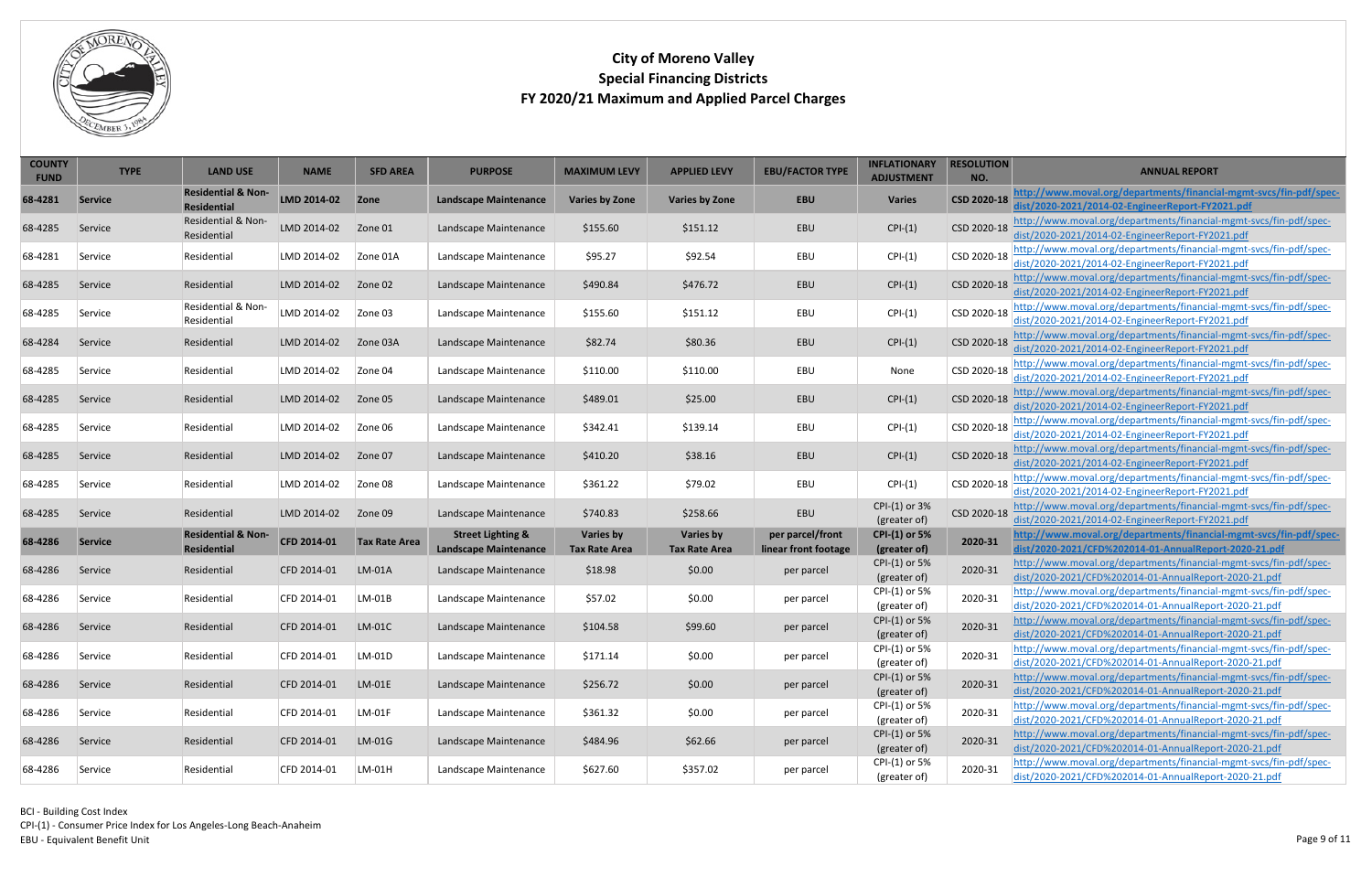

<span id="page-9-0"></span>

| <b>COUNTY</b><br><b>FUND</b> | <b>TYPE</b>    | <b>LAND USE</b>        | <b>NAME</b>       | <b>SFD AREA</b> | <b>PURPOSE</b>               | <b>MAXIMUM LEVY</b> | <b>APPLIED LEVY</b> | <b>EBU/FACTOR TYPE</b>            | <b>INFLATIONARY</b><br><b>ADJUSTMENT</b> | <b>RESOLUTION</b><br>NO. | <b>ANNUAL REPORT</b>                                                                                                        |
|------------------------------|----------------|------------------------|-------------------|-----------------|------------------------------|---------------------|---------------------|-----------------------------------|------------------------------------------|--------------------------|-----------------------------------------------------------------------------------------------------------------------------|
|                              |                |                        |                   |                 |                              |                     |                     |                                   | CPI-(1) or 5%                            |                          | http://www.moval.org/departments/financial-mgmt-svcs/fin-pdf/spec-                                                          |
| 68-4286                      | Service        | Residential            | CFD 2014-01       | LM-01           | Landscape Maintenance        | \$789.28            | \$63.74             | per parcel                        | (greater of)                             | 2020-31                  | dist/2020-2021/CFD%202014-01-AnnualReport-2020-21.pdf                                                                       |
| 68-4286                      |                |                        | CFD 2014-01       | LM-01J          |                              | \$969.98            | \$0.00              |                                   | CPI-(1) or 5%                            | 2020-31                  | http://www.moval.org/departments/financial-mgmt-svcs/fin-pdf/spec-                                                          |
|                              | Service        | Residential            |                   |                 | Landscape Maintenance        |                     |                     | per parcel                        | (greater of)                             |                          | dist/2020-2021/CFD%202014-01-AnnualReport-2020-21.pdf                                                                       |
| 68-4286                      | Service        | Residential            | CFD 2014-01       | $LM-01K$        | Landscape Maintenance        | \$1,169.66          | \$187.94            | per parcel                        | CPI-(1) or 5%                            | 2020-31                  | http://www.moval.org/departments/financial-mgmt-svcs/fin-pdf/spec-                                                          |
|                              |                |                        |                   |                 |                              |                     |                     |                                   | (greater of)                             |                          | dist/2020-2021/CFD%202014-01-AnnualReport-2020-21.pdf                                                                       |
| 68-4286                      | Service        | Residential            | CFD 2014-01       | LM-01L          | Landscape Maintenance        | \$1,388.40          | \$0.00              | per parcel                        | CPI-(1) or 5%                            | 2020-31                  | http://www.moval.org/departments/financial-mgmt-svcs/fin-pdf/spec-                                                          |
|                              |                |                        |                   |                 |                              |                     |                     |                                   | (greater of)                             |                          | dist/2020-2021/CFD%202014-01-AnnualReport-2020-21.pdf                                                                       |
| 68-4286                      | Service        | Residential            | CFD 2014-01       | $LM-01M$        | Landscape Maintenance        | \$1,626.14          | \$0.00              | per parcel                        | CPI-(1) or 5%                            | 2020-31                  | http://www.moval.org/departments/financial-mgmt-svcs/fin-pdf/spec-                                                          |
|                              |                |                        |                   |                 |                              |                     |                     |                                   | (greater of)                             |                          | dist/2020-2021/CFD%202014-01-AnnualReport-2020-21.pdf                                                                       |
| 68-4286                      | Service        | Residential            | CFD 2014-01       | LM-01N          | Landscape Maintenance        | \$1,882.90          | \$0.00              | per parcel                        | CPI-(1) or 5%<br>(greater of)            | 2020-31                  | http://www.moval.org/departments/financial-mgmt-svcs/fin-pdf/spec-<br>dist/2020-2021/CFD%202014-01-AnnualReport-2020-21.pdf |
|                              |                |                        |                   |                 |                              |                     |                     |                                   | CPI-(1) or 5%                            |                          | http://www.moval.org/departments/financial-mgmt-svcs/fin-pdf/spec-                                                          |
| 68-4286                      | Service        | Residential            | CFD 2014-01       | LM-010          | Landscape Maintenance        | \$2,158.68          | \$0.00              | per parcel                        | (greater of)                             | 2020-31                  | dist/2020-2021/CFD%202014-01-AnnualReport-2020-21.pdf                                                                       |
|                              |                |                        |                   |                 |                              |                     |                     |                                   | CPI-(1) or 5%                            |                          | http://www.moval.org/departments/financial-mgmt-svcs/fin-pdf/spec-                                                          |
| 68-4286                      | Service        | Residential            | CFD 2014-01       | LM-01P          | Landscape Maintenance        | \$2,453.50          | \$0.00              | per parcel                        | (greater of)                             | 2020-31                  | dist/2020-2021/CFD%202014-01-AnnualReport-2020-21.pdf                                                                       |
|                              |                |                        |                   |                 |                              |                     |                     |                                   | CPI-(1) or 5%                            |                          | http://www.moval.org/departments/financial-mgmt-svcs/fin-pdf/spec-                                                          |
| 68-4286                      | Service        | Residential            | CFD 2014-01       | LM-01Q          | Landscape Maintenance        | \$2,767.32          | \$0.00              | per parcel                        | (greater of)                             | 2020-31                  | dist/2020-2021/CFD%202014-01-AnnualReport-2020-21.pdf                                                                       |
| 68-4286                      | Service        | Residential            | CFD 2014-01       | LM-01R          | Landscape Maintenance        | \$3,100.16          | \$0.00              |                                   | CPI-(1) or 5%                            | 2020-31                  | http://www.moval.org/departments/financial-mgmt-svcs/fin-pdf/spec-                                                          |
|                              |                |                        |                   |                 |                              |                     |                     | per parcel                        | (greater of)                             |                          | dist/2020-2021/CFD%202014-01-AnnualReport-2020-21.pdf                                                                       |
| 68-4286                      | Service        | Residential            | CFD 2014-01       | LM-01S          | Landscape Maintenance        | \$3,452.02          | \$0.00              | per parcel                        | CPI-(1) or 5%                            | 2020-31                  | http://www.moval.org/departments/financial-mgmt-svcs/fin-pdf/spec-                                                          |
|                              |                |                        |                   |                 |                              |                     |                     |                                   | (greater of)                             |                          | dist/2020-2021/CFD%202014-01-AnnualReport-2020-21.pdf                                                                       |
| 68-4286                      | Service        | Residential            | CFD 2014-01       | LM-01T          | Landscape Maintenance        | \$3,822.88          | \$0.00              | per parcel                        | CPI-(1) or 5%                            | 2020-31                  | http://www.moval.org/departments/financial-mgmt-svcs/fin-pdf/spec-                                                          |
|                              |                |                        |                   |                 |                              |                     |                     |                                   | (greater of)                             |                          | dist/2020-2021/CFD%202014-01-AnnualReport-2020-21.pdf                                                                       |
| 68-4286                      | Service        | Non-Residential        | CFD 2014-01       | LM-02A          | Landscape Maintenance        | \$14.63             | \$5.60              | per proportional front            | CPI-(1) or 5%                            | 2020-31                  | http://www.moval.org/departments/financial-mgmt-svcs/fin-pdf/spec-                                                          |
|                              |                |                        |                   |                 |                              |                     |                     | footage                           | (greater of)                             |                          | dist/2020-2021/CFD%202014-01-AnnualReport-2020-21.pdf                                                                       |
| 68-4286                      | Service        | Non-Residential        | CFD 2014-01       | LM-02B          | Landscape Maintenance        | \$7.30              | \$1.55              | per proportional front            | CPI-(1) or 5%                            | 2020-31                  | http://www.moval.org/departments/financial-mgmt-svcs/fin-pdf/spec-                                                          |
|                              |                |                        |                   |                 |                              |                     |                     | footage<br>per proportional front | (greater of)<br>CPI-(1) or 5%            |                          | dist/2020-2021/CFD%202014-01-AnnualReport-2020-21.pdf<br>http://www.moval.org/departments/financial-mgmt-svcs/fin-pdf/spec- |
| 68-4286                      | Service        | Non-Residential        | CFD 2014-01       | $LM-02C$        | Landscape Maintenance        | \$18.02             | \$0.00              | footage                           | (greater of)                             | 2020-31                  | dist/2020-2021/CFD%202014-01-AnnualReport-2020-21.pdf                                                                       |
|                              |                |                        |                   |                 |                              |                     |                     |                                   | CPI-(1) or 5%                            |                          | http://www.moval.org/departments/financial-mgmt-svcs/fin-pdf/spec-                                                          |
| 68-4286                      | Service        | Residential            | CFD 2014-01       | $SL-01$         | <b>Street Lighting</b>       | \$264.49            | \$64.10             | per parcel                        | (greater of)                             | 2020-31                  | dist/2020-2021/CFD%202014-01-AnnualReport-2020-21.pdf                                                                       |
|                              |                |                        |                   |                 |                              |                     |                     | per proportional front            | CPI-(1) or 5%                            |                          | http://www.moval.org/departments/financial-mgmt-svcs/fin-pdf/spec-                                                          |
| 68-4286                      | Service        | Non-Residential        | CFD 2014-01       | $SL-02$         | <b>Street Lighting</b>       | \$4.32              | \$1.21              | footage                           | (greater of)                             | 2020-31                  | dist/2020-2021/CFD%202014-01-AnnualReport-2020-21.pdf                                                                       |
|                              |                |                        |                   |                 |                              |                     |                     | per parcel/ dwelling              | <b>CPI-(1) or 2%</b>                     |                          | http://www.moval.org/departments/financial-mgmt-svcs/fin-pdf/spec-                                                          |
| 68-2491                      | <b>Service</b> | <b>Residential</b>     | CFD1              |                 | <b>Park Maintenance</b>      | \$181.59            | \$146.32            | unit                              | (greater of)                             | CSD 2020-10              | dist/2020-2021/CFD1-AnnualReport-2020-21.pdf                                                                                |
| 68-4292                      | <b>Service</b> | <b>Non-Residential</b> | CFD <sub>4M</sub> |                 | <b>Stormwater Facilities</b> | \$0.010725          |                     | per square foot                   | <b>BCI</b>                               | 2020-32                  | http://www.moval.org/departments/financial-mgmt-svcs/fin-pdf/spec-                                                          |
|                              |                |                        |                   |                 | Maint.                       |                     |                     |                                   |                                          |                          | dist/2020-2021/CFD4M-AnnualReport-2020-21.pdf                                                                               |